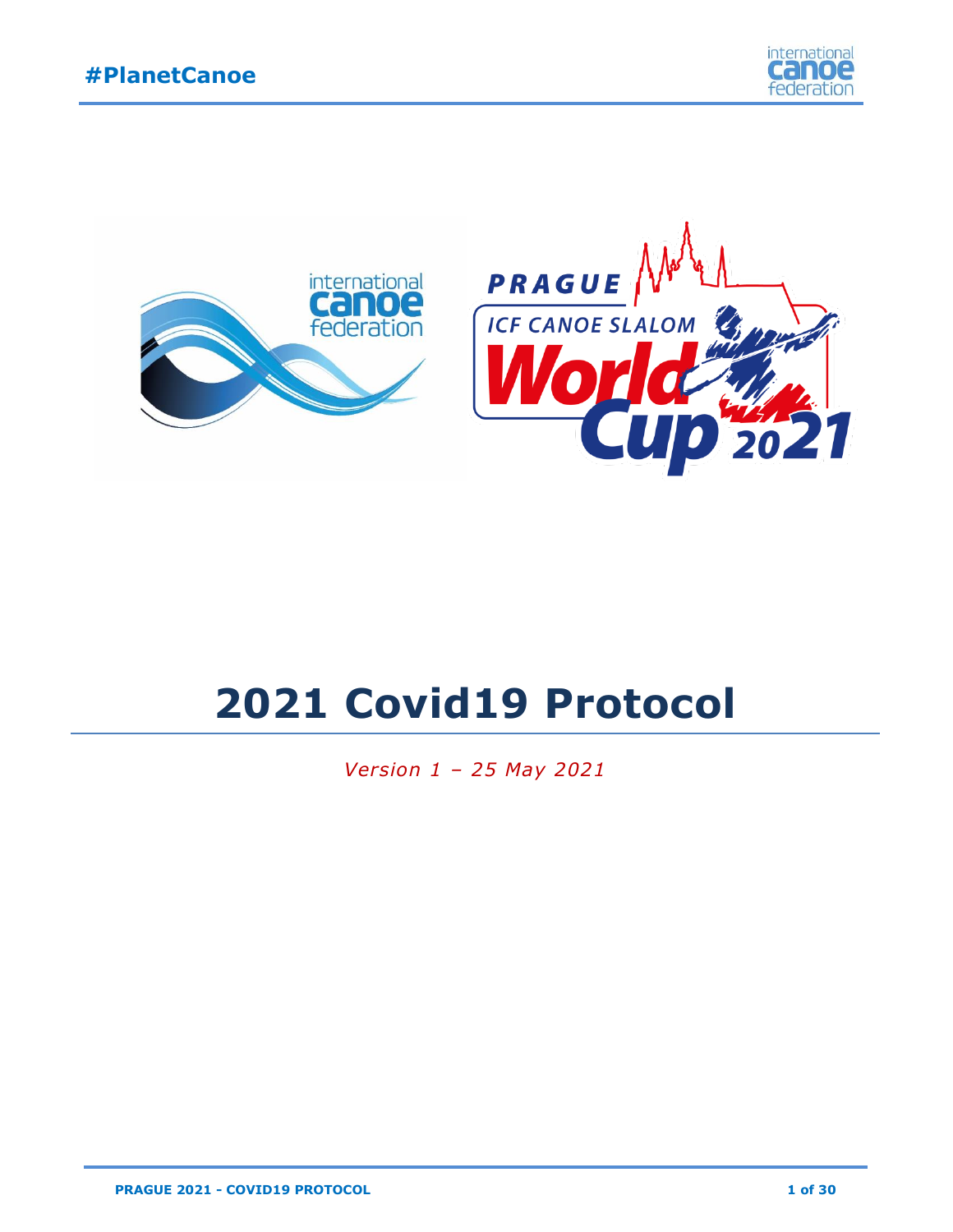

#### **Table of contents**

| I.             |                                                                              |  |
|----------------|------------------------------------------------------------------------------|--|
| Α.             |                                                                              |  |
| Β.             |                                                                              |  |
| $\mathsf{C}$ . | World Health Organisation (WHO), a reference for sport events organisation 4 |  |
| D.             | 2021 ICF philosophy and COVID19 countermeasures during competitions  5       |  |
| Ε.             |                                                                              |  |
| П.             |                                                                              |  |
| Α.             |                                                                              |  |
| B.             |                                                                              |  |
| C.             |                                                                              |  |
| D.             |                                                                              |  |
| III.           |                                                                              |  |
| Α.             |                                                                              |  |
| Β.             |                                                                              |  |
| IV.            |                                                                              |  |
| V.             |                                                                              |  |
| VI.            |                                                                              |  |
| Α.             |                                                                              |  |
| Β.             |                                                                              |  |
| C.             |                                                                              |  |
| D.             |                                                                              |  |
| VII.           |                                                                              |  |
| Α.             |                                                                              |  |
| Β.             |                                                                              |  |
| C.             |                                                                              |  |
| D.             |                                                                              |  |
| Ε.             |                                                                              |  |
| F.             |                                                                              |  |
| G.             | Management of a sick individual where COVID19 is suspected  11               |  |
| Ι.             |                                                                              |  |
| J.             | Management of a positive case within the people from ICF, HOC, ITOs, Media,  |  |
|                |                                                                              |  |
|                | VIII. General behaviour at the venue for all accredited person  14           |  |
| А.             |                                                                              |  |
| B.             |                                                                              |  |
| C.             |                                                                              |  |
|                |                                                                              |  |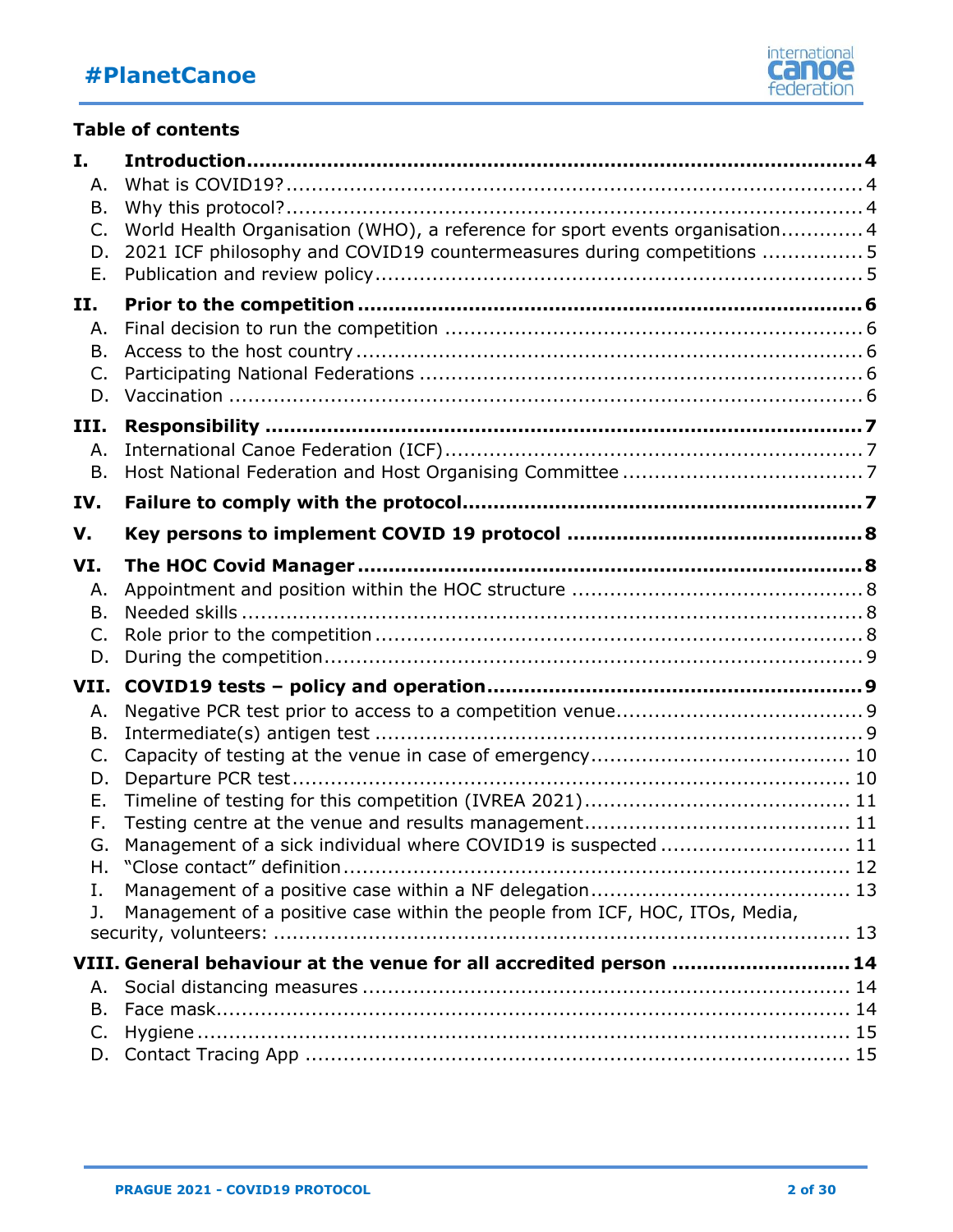

| IX.                                                                             | Access to the venue: process and data management  16                                 |  |  |  |  |  |
|---------------------------------------------------------------------------------|--------------------------------------------------------------------------------------|--|--|--|--|--|
| Α.                                                                              |                                                                                      |  |  |  |  |  |
| Β.                                                                              |                                                                                      |  |  |  |  |  |
| C.                                                                              |                                                                                      |  |  |  |  |  |
| D.                                                                              |                                                                                      |  |  |  |  |  |
| X.                                                                              | Facilities, operations and services management: precautionary measures  18           |  |  |  |  |  |
| Α.                                                                              |                                                                                      |  |  |  |  |  |
| B.                                                                              |                                                                                      |  |  |  |  |  |
| C.                                                                              |                                                                                      |  |  |  |  |  |
| D.                                                                              |                                                                                      |  |  |  |  |  |
| Ε.                                                                              |                                                                                      |  |  |  |  |  |
| F.                                                                              |                                                                                      |  |  |  |  |  |
| G.                                                                              |                                                                                      |  |  |  |  |  |
| Η.                                                                              |                                                                                      |  |  |  |  |  |
| Ι.                                                                              |                                                                                      |  |  |  |  |  |
| J.                                                                              |                                                                                      |  |  |  |  |  |
| Κ.                                                                              |                                                                                      |  |  |  |  |  |
| L.                                                                              |                                                                                      |  |  |  |  |  |
| М.                                                                              |                                                                                      |  |  |  |  |  |
| N.                                                                              |                                                                                      |  |  |  |  |  |
| Ο.                                                                              |                                                                                      |  |  |  |  |  |
| Ρ.                                                                              |                                                                                      |  |  |  |  |  |
| Q.                                                                              | Offices, media centre, technical areas and lounges (e.g. ITOs lounge, ICF office) 23 |  |  |  |  |  |
| R.                                                                              |                                                                                      |  |  |  |  |  |
| S.                                                                              |                                                                                      |  |  |  |  |  |
| Τ.                                                                              |                                                                                      |  |  |  |  |  |
| U.                                                                              |                                                                                      |  |  |  |  |  |
| V.                                                                              |                                                                                      |  |  |  |  |  |
| W.                                                                              |                                                                                      |  |  |  |  |  |
| XI.                                                                             | Management of the communication flow for a Covid-19 positive test during             |  |  |  |  |  |
|                                                                                 |                                                                                      |  |  |  |  |  |
| XII. Management of the communications flow for a Covid-19 positive test after a |                                                                                      |  |  |  |  |  |
|                                                                                 |                                                                                      |  |  |  |  |  |
|                                                                                 |                                                                                      |  |  |  |  |  |
|                                                                                 |                                                                                      |  |  |  |  |  |
|                                                                                 | APPENDIX 3 - Signed National Federations written declaration  30                     |  |  |  |  |  |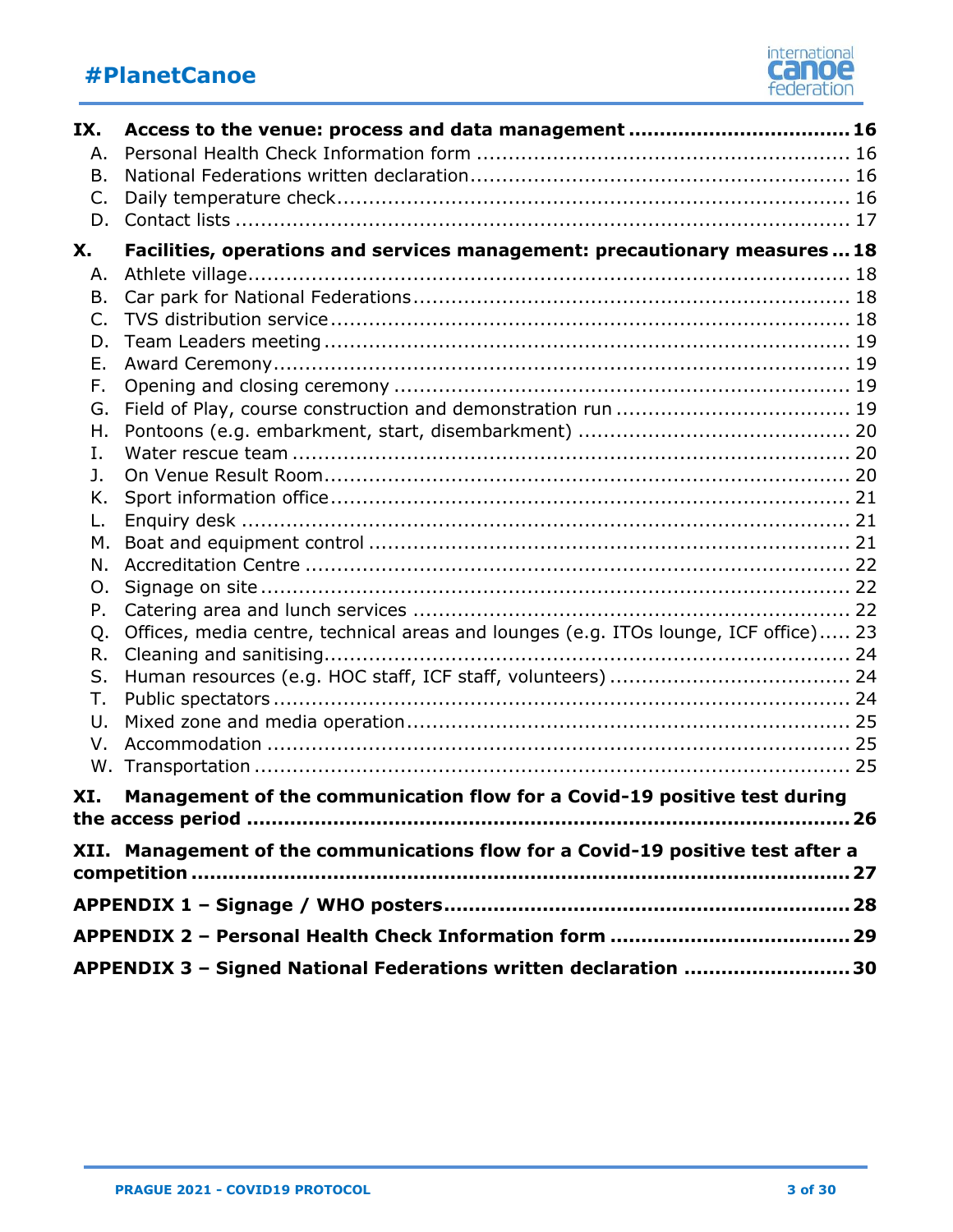

### <span id="page-3-1"></span><span id="page-3-0"></span>**I. INTRODUCTION**

#### **A. What is COVID19?**

SARS CoV-2 is the virus that causes the illness COVID19. It is a newly described coronavirus that is currently causing a global pandemic.

It is highly infectious with infection occurring after inhalation of respiratory droplets and airborne particles.

Contagion is also possible after touching a surface onto which virus has fallen from either the air or respiratory droplets and which is then transferred to the face, nose or mouth by the hand.

#### **B. Why this protocol?**

<span id="page-3-2"></span>This protocol is therefore aimed at reducing the risk of:

- i. Infected individuals attending the competition.
- ii. Infected individuals transmitting the disease to others.
- <span id="page-3-3"></span>iii. Exposing people at higher risk of Covid19 disease to potential infection.

### **C. World Health Organisation (WHO), a reference for sport events organisation**

This document is produced based on **[WHO Interim guidance](https://apps.who.int/iris/bitstream/handle/10665/331764/WHO-2019-nCoV-Mass_Gatherings_Sports-2020.1-eng.pdf) for sport federations and event organisers** when running competition in the context of COVID-19.

We would like also to refer HOCs to the **[WHO Key Planning Recommendation](https://apps.who.int/iris/bitstream/handle/10665/331502/WHO-2019-nCoV-POEmassgathering-2020.2-eng.pdf?sequence=1&isAllowed=y) for Mass Gatherings** in the context of COVID-19.

The 2021 COVID-19 protocol is based on the 2020 version with reinforced measures (e.g. testing).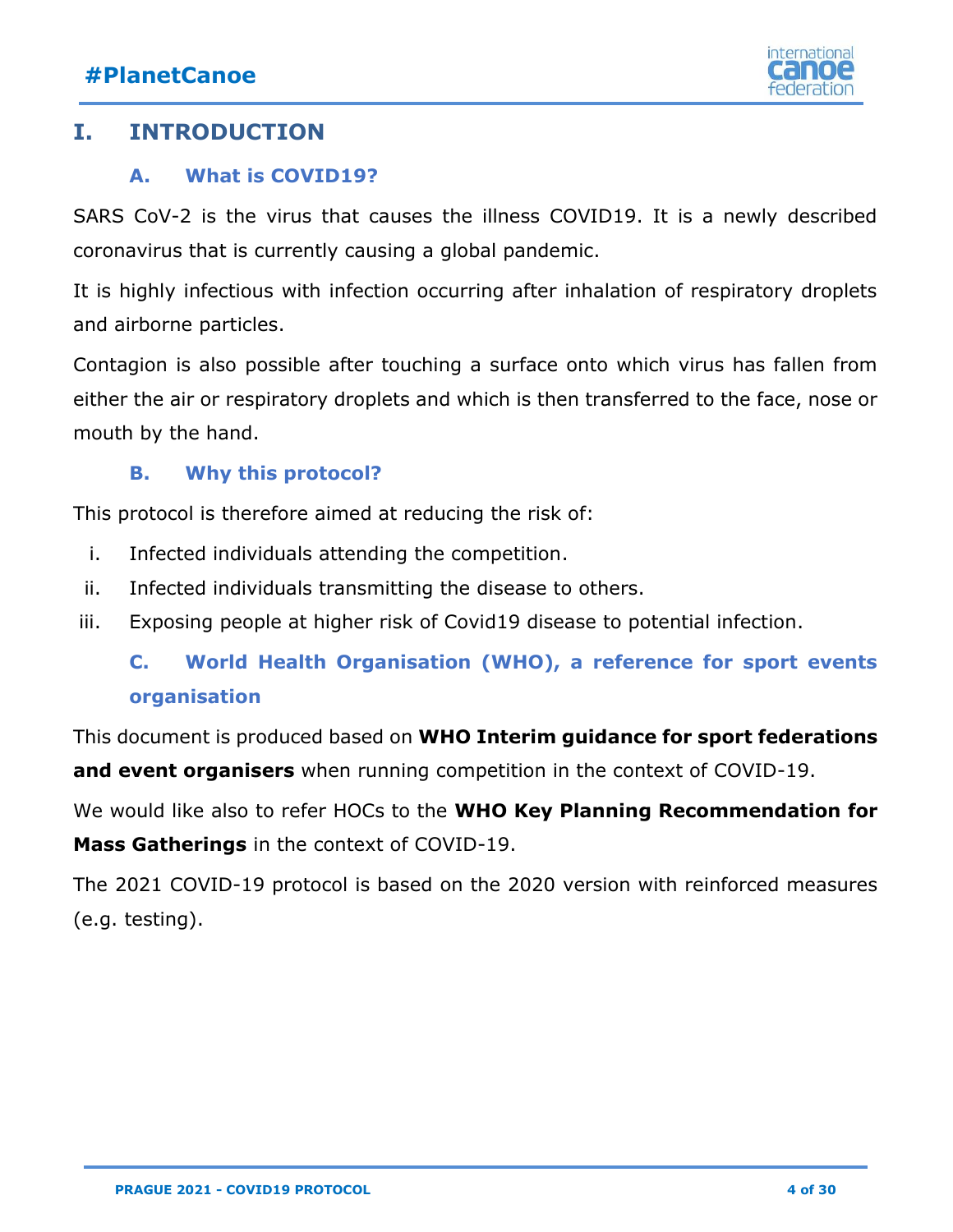

## <span id="page-4-0"></span>**D. 2021 ICF philosophy and COVID19 countermeasures during competitions**

- i. Regular testing
- ii. Early warning system
- iii. Each National Federation is responsible for implementing measures in order to minimize contact outside of their group and to reduce as much as possible potential "close contact" cases.
- iv. In coordination with local health authorities
- <span id="page-4-1"></span>v. Constant review of the protocols

#### **E. Publication and review policy**

- i. Each Covid19 Health and Safety protocol will be **published 4 weeks** prior each competition, subsequent to any decisions as per above.
- ii. The protocol will be **subject to change at short notice**, depending on the evolving pandemic situation.
- iii. **A final protocol** will be available **at the team leaders meeting**. Any major changes will be notified electronically to team leaders and National Federations.
- iv. At any time, local or national policy in term of Personal Protective Equipment or any health and safety measures may lead to a quick evolution of this protocol to allow safe organisation of the event.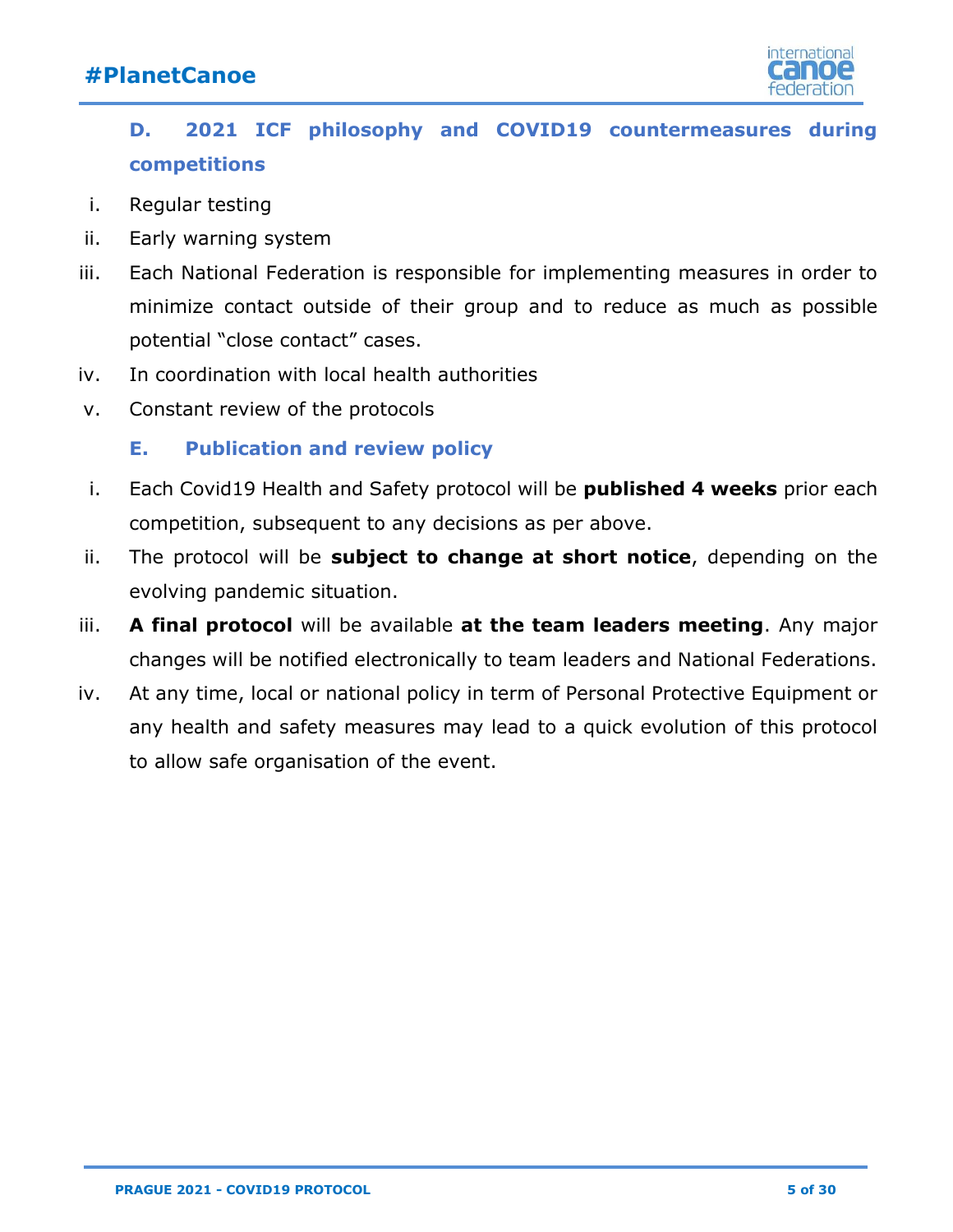

### <span id="page-5-1"></span><span id="page-5-0"></span>**II. PRIOR TO THE COMPETITION**

#### **A. Final decision to run the competition.**

- i. The ICF will continuously review the situation with the Host National Federation (HNF) and the Host Organising Committee (HOC).
- ii. Any decision will rely on current advice specific to the host country Government and advice on the pandemic globally, according to the World Health Organisation (WHO).

#### **B. Access to the host country**

- <span id="page-5-2"></span>i. Legal requirements may be imposed, such as COVID-19 testing prior to or on arrival. This will be guided by Governmental and WHO advice or legal requirements and will not be made by the ICF.
- ii. The HOC will provide all updated information which will be published on the dedicated ICF website:

<https://www.canoeicf.com/canoe-slalom-world-cup/prague-2021>

#### **C. Participating National Federations**

- <span id="page-5-3"></span>i. Each Participating National Federation will be expected to have undertaken their own risk assessment and have a Covid19 safety protocol in place and will require to have taken the precautionary measures prior to travel.
- ii. Each Participating National Federation is responsible for all costs (including medication) should any member of their Team be required to go into quarantine at any time from arrival to departure and/or be hospitalised or to return to the country of departure.
- iii. The ICF, the Host National Federation and the Host Organising Committee will try to support the concerned person as much as they can.

#### **D. Vaccination**

- <span id="page-5-4"></span>iv. The ICF recommends that all people be vaccinated as soon as possible.
- v. Vaccination will not remove any ICF countermeasures.
- vi. There is no guarantee that vaccination eliminates virus transmission.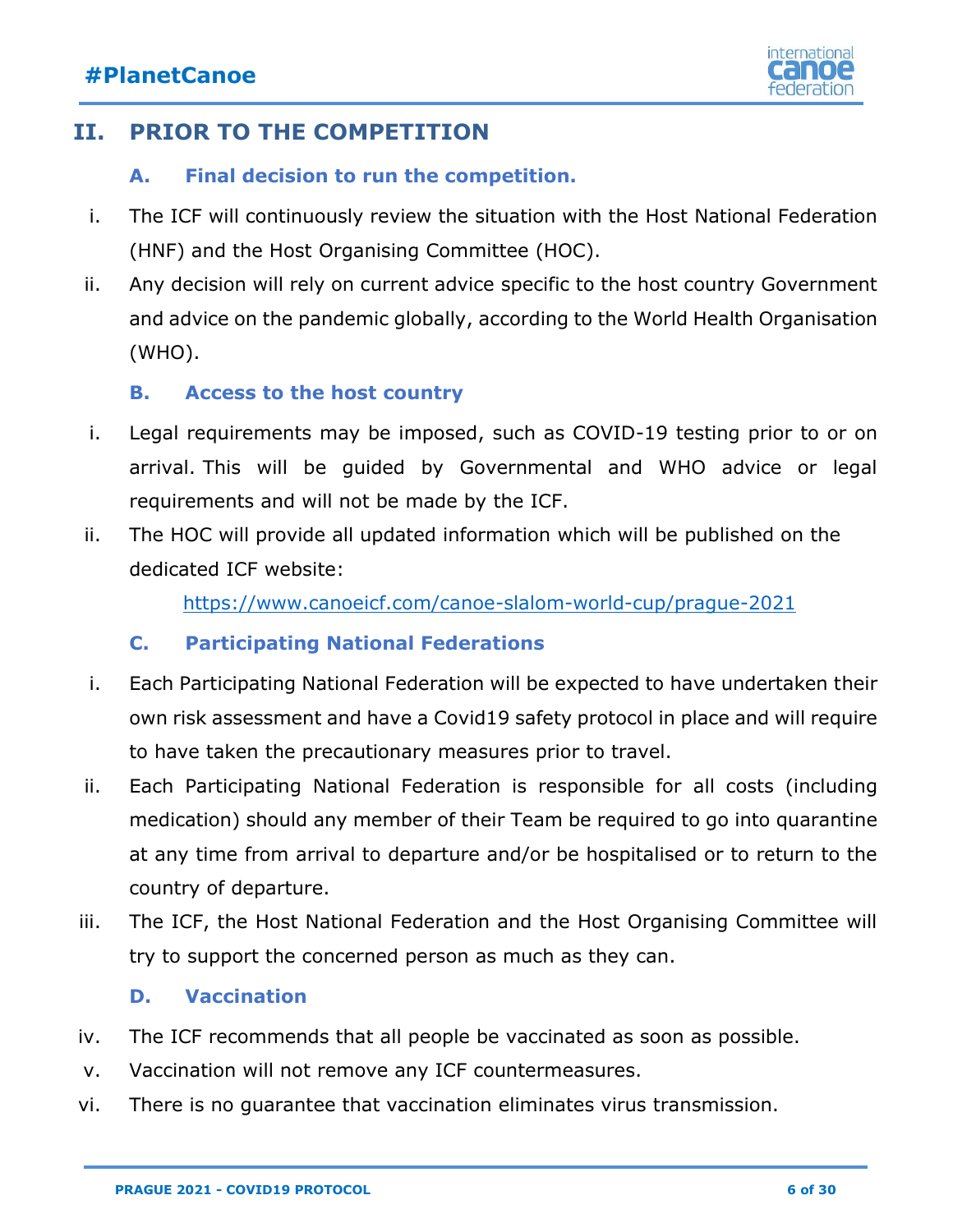

### <span id="page-6-1"></span><span id="page-6-0"></span>**III. RESPONSIBILITY**

#### **A. International Canoe Federation (ICF)**

- i. The measures laid out in this document will mitigate the risks and impacts involved in participating in the competition. However, despite all the care taken, risks and impacts may not be fully eliminated, and therefore each accredited person agrees to attend the competition at their own risk.
- ii. The ICF is responsible for all costs (including medication) should any member of their "Family" (nominated ITO's, ICF VIP, ICF employees, etc.) be required to go into quarantine at any time from arrival to departure and/or be hospitalised or to return to the country of departure.

#### **B. Host National Federation and Host Organising Committee**

- <span id="page-6-2"></span>i. The HNF and HOC will respect all the recommendations and obligations imposed by their Government and local authorities to reduce the risk of transmission.
- ii. They do not accept any responsibility for COVID-19 infection that occurs before, during or after the competition.

### <span id="page-6-3"></span>**IV. FAILURE TO COMPLY WITH THE PROTOCOL**

National teams, including all technical officers, staff and athletes will be expected to comply with this protocol.

<span id="page-6-4"></span>If an individual, or an entire team, does not respect it, the ICF will deny access to the venue to the concerned person/team after a  $1<sup>st</sup>$  verbal warning, then a final warning sent to the team leader.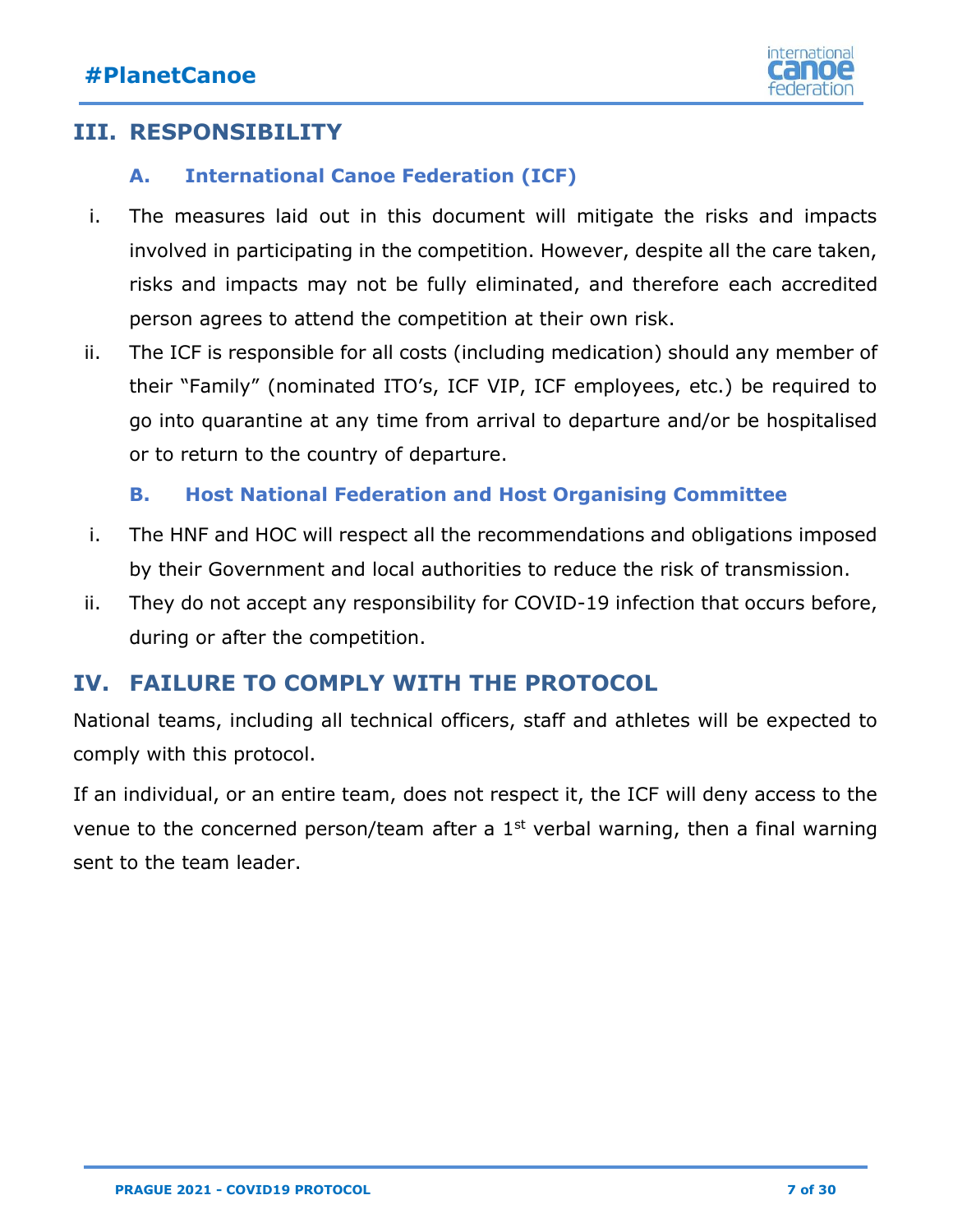### **V. KEY PERSONS TO IMPLEMENT COVID 19 PROTOCOL**

The ICF will define an ICF COVID19 LIAISON OFFICER for each ICF competition to support the HOC COVID19 MANAGER and to liaise with the ICF medical committee designated liaison person and the requested ICF representatives (e.g. Secretary General, ICF media manager…).

| I ICF COVID LIAISON OFFICER                  | Cyril NIVEL (ICF) |
|----------------------------------------------|-------------------|
| ICF MEDICAL COMMITTEE LIAISON REPRESENTATIVE | Jane GIBSON (ICF) |

### <span id="page-7-1"></span><span id="page-7-0"></span>**VI. THE HOC COVID MANAGER**

#### **A. Appointment and position within the HOC structure**

- i. A Covid Manager will be appointed for the competitions by the host National Federation and / or HOC.
- ii. The Covid Manager will be part of the ICF / HOC coordination group.
- iii. The ICF will add to the daily run sheet a specific venue tour dedicated to COVID 19 countermeasures implementation prior to the  $1<sup>st</sup>$  day of official training.

<span id="page-7-2"></span>

| ് HOC<br>MANAGER<br>JVID<br>. | `7F`<br>_<br>ΔR<br>.ANC<br>.<br>FIIII |
|-------------------------------|---------------------------------------|
|                               |                                       |

#### **B. Needed skills**

This person will have training in Health and Safety and will have detailed knowledge of the procedures required to prevent and contain the spread of Covid19.

### **C. Role prior to the competition**

- <span id="page-7-3"></span>i. They coordinate with the HOC staff and host Country NGB to ensure that the venue is compliant with the regulations set out here.
- <span id="page-7-4"></span>ii. Ensuring that HOC staff are appropriately trained in relation to Covid19.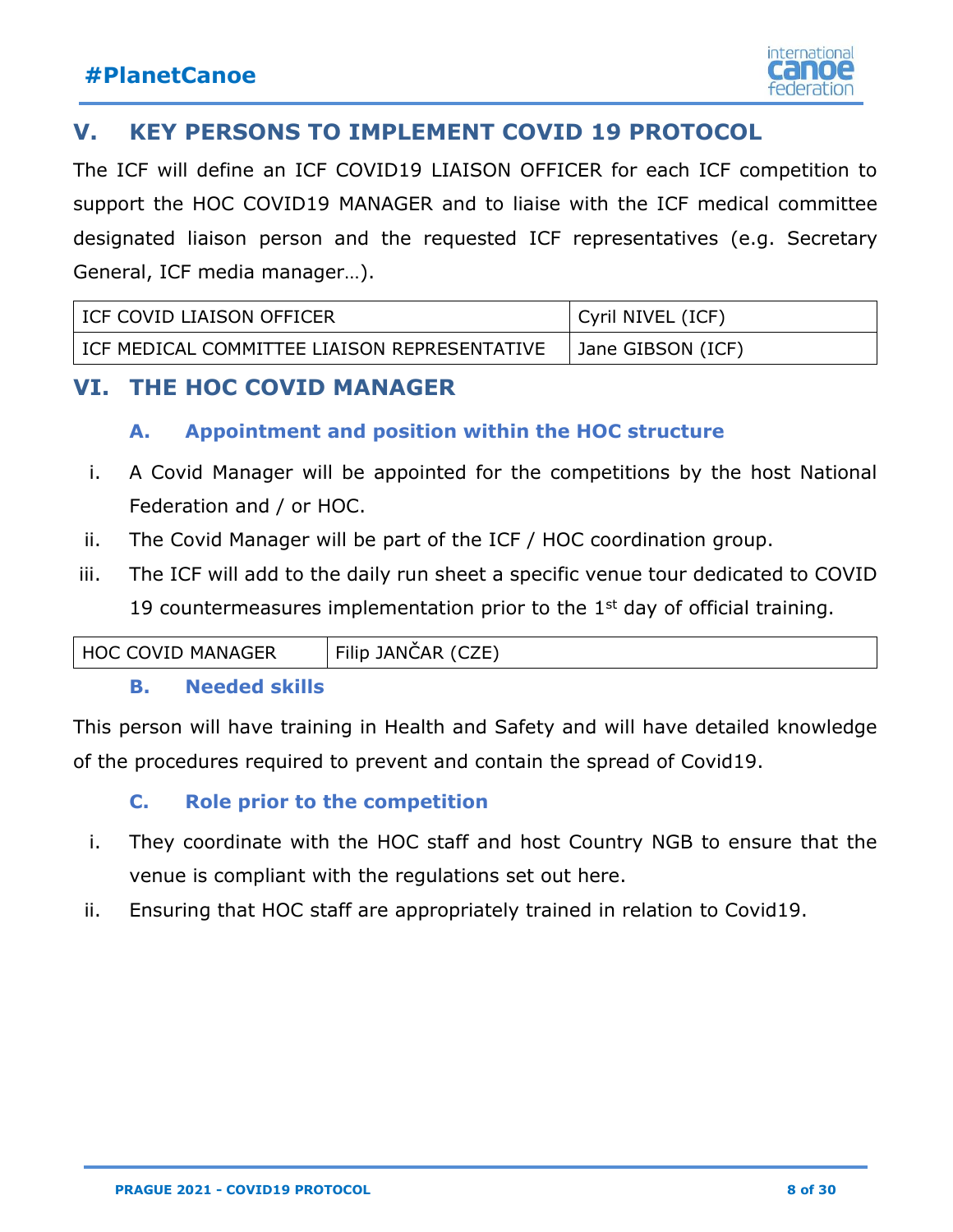

#### **D. During the competition**

- i. During preparation, training and competition days they will coordinate and verify compliance at the venue with the provisions and protocols set out within this document.
- ii. The Covid Manager will have ultimate responsibility and command of the Covid Health and Safety procedures at the Venue.
- iii. The Covid Manager will be informed of any person on the venue site who becomes unwell with suspected Covid.
- iv. They will be responsible for ensuring the immediate isolation and testing procedures for that individual and will liaise with the local health authorities regarding further treatment or isolation according to the national guidelines.
- v. Reporting Covid-19-related incidents to the ICF
- vi. Liaison with ICF and relevant local authorities.

#### <span id="page-8-1"></span><span id="page-8-0"></span>**VII. COVID19 TESTS – POLICY AND OPERATION**

- **A. Negative PCR test prior to access to a competition venue**
- i. It is requested to **each accredited person** in a competition to provide a **negative PCR test 48 hours prior to first access** to the venue during the access period.
- ii. Evidence must be shown to the HOC to get accredited at the accreditation centre.
- iii. The regulation to access the Czech Republic depend on your country. Please check the requested conditions (see the ICF dedicated webpage).

#### **B. Intermediate(s) antigen test**

- <span id="page-8-2"></span>i. Antigen tests on a regular basis for all accredited people staying longer than five (5) days during the access period.
- ii. Timeline to be agreed on depending on the duration of the access period and stay period.
- iii. The ICF will financially support these antigen tests based on an agreement with the HOC.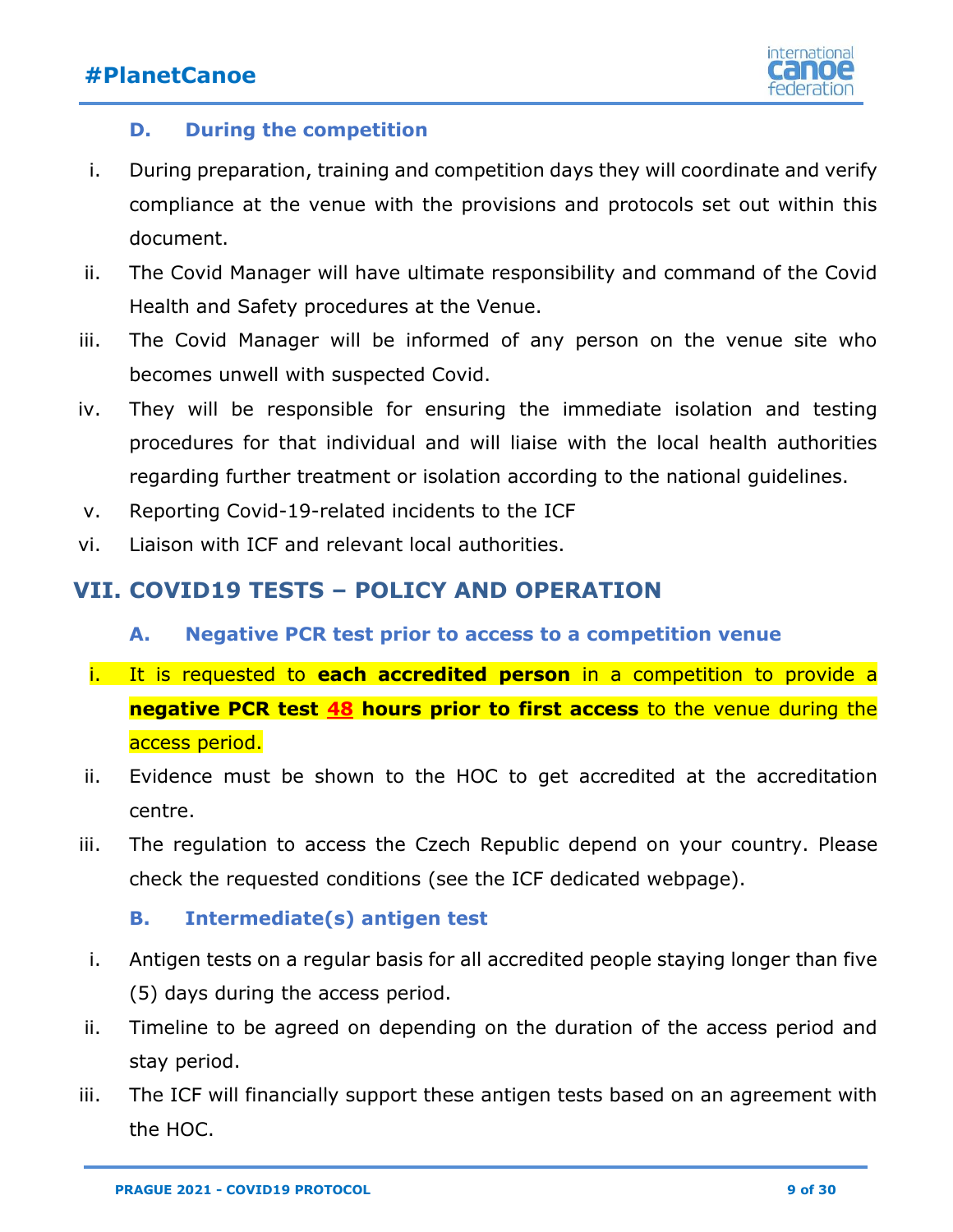

#### **C. Capacity of testing at the venue in case of emergency**

- <span id="page-9-0"></span>i. **When?**  $\rightarrow$  At any time, the ICF can decide to launch a series of tests in the case of suspicion and / or a positive test.
- ii. **Who needs to be tested?**  $\rightarrow$  Anybody in close contact with a positive person and any team member of a positive person.
- iii. Which kind of test?
	- o PCR for the concerned person and likely infected persons.
	- o Antigen or PCR for the contact case based on health authorities requirements for the wider population.
	- o The ICF will support financially these emergency tests based on an agreement with the HOC.

#### **D. Departure PCR test**

- <span id="page-9-1"></span>i. Mandatory if an accredited person is travelling directly to another ICF competition.
- ii. Non-mandatory when an accredited person is returning home or travelling to a place where a negative test is not required.
- iii. To return home, Antigenic test or PCR test will be possible depending on your needs.
- <span id="page-9-2"></span>iv. Service organised by the HOC and paid by the participant.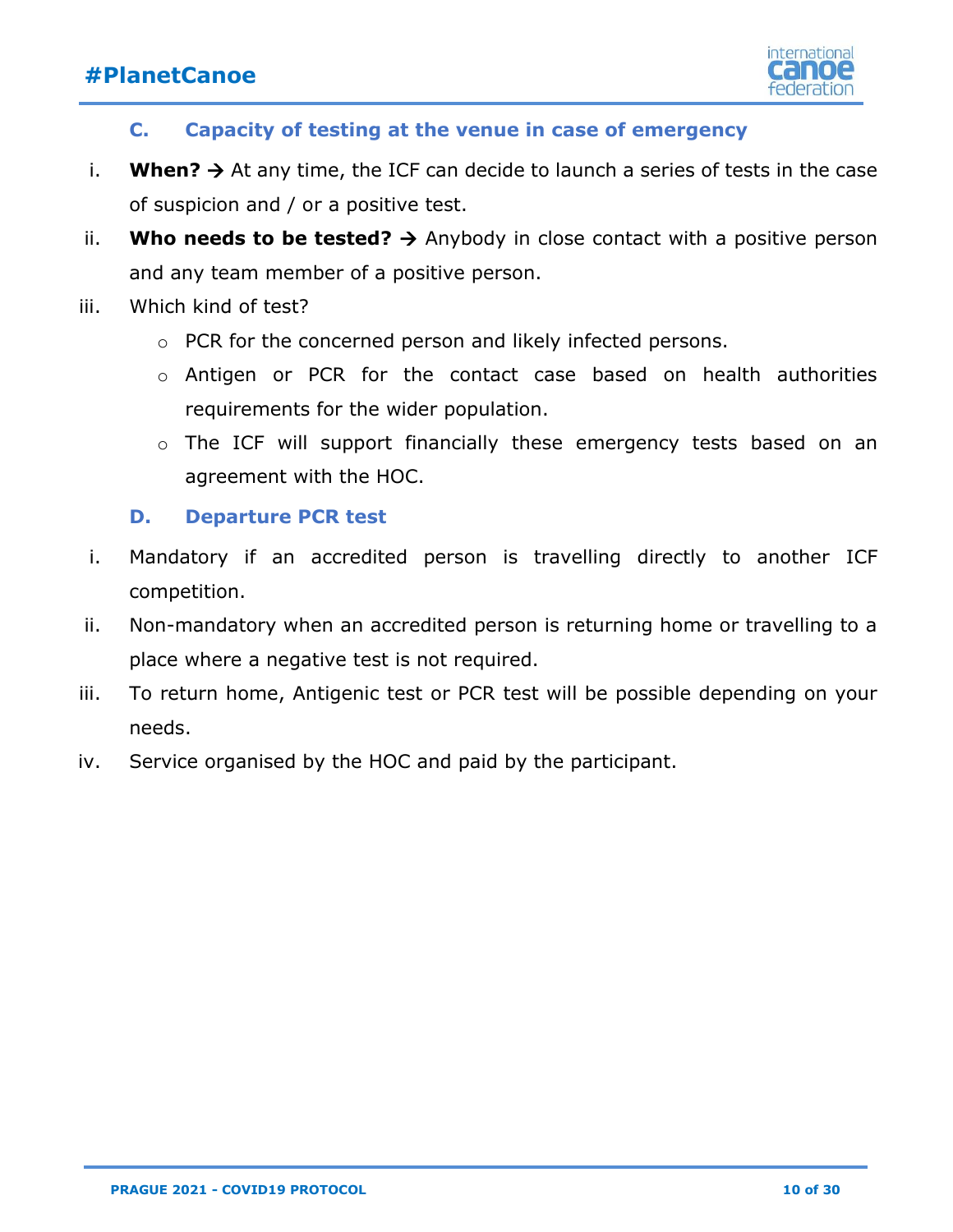

#### **E. Timeline of testing for this competition**

| $M-07$                        | $T-08$ | $W-09$                          | $T-10$      | $F-11$ | $S-12$                         | $S-13$ | $M-14$ | $T-15$                          | $W-16$                          | $T-17$ | $F-18$ | $S-19$                         | $S-20$ |
|-------------------------------|--------|---------------------------------|-------------|--------|--------------------------------|--------|--------|---------------------------------|---------------------------------|--------|--------|--------------------------------|--------|
| <b>World Cup - Prague</b>     |        |                                 |             |        |                                |        |        | <b>World Cup - Markkleeberg</b> |                                 |        |        |                                |        |
| <b>Official Training</b>      |        |                                 | Competition |        | <b>Official Training</b>       |        |        | Competition                     |                                 |        |        |                                |        |
| PCR <sub>1</sub>              |        | AG <sub>1</sub>                 |             |        | <b>PCR</b><br>2/3              |        |        |                                 | AG <sub>2</sub>                 |        |        | PCR <sub>3</sub>               |        |
| Organised by NF<br>Paid by NF |        | Organised by HOC<br>Paid by ICF |             |        | Organised by HOC<br>Paid by NF |        |        |                                 | Organised by HOC<br>Paid by ICF |        |        | Organised by HOC<br>Paid by NF |        |

- i. PCR 1 & PCR2:
	- o To be provided by each person before having accreditation.
- ii. AG 1 and AG2:
	- o Antigenic test mandatory for all accredited person.
	- o Mandatory sticker on accreditation to access to the venue the following day.
- <span id="page-10-0"></span>iii. PCR 3: departure test to be allowed to go home.

#### **F. Testing centre at the venue and results management**

- i. A COVID-19 collection centre must be set at the competition venue by the HOC.
- ii. All test results must be accessible for the ICF Covid Liaison Officer and the HOC Covid Manager.
- iii. A positive test must be reported immediately to these persons.
- iv. Tests will be undertaken by a person experienced in COVID19 test sample collection.

### <span id="page-10-1"></span>**G. Management of a sick individual where COVID19 is suspected**

- *a) If a person is suspected to be infected on arrival at the entry point (body temperature >37.5 degree):*
- i. They will be reported to the HOC COVID-19 Manager.
- ii. They will be isolated, and a PCR test will be conducted follow the directions of the relevant authority according to local or national guidelines.
- iii. Upon a negative PCR test results, they will be able to come back to the venue.
- iv. If the PCR test result is positive, please refer to the section I "Management of a positive case".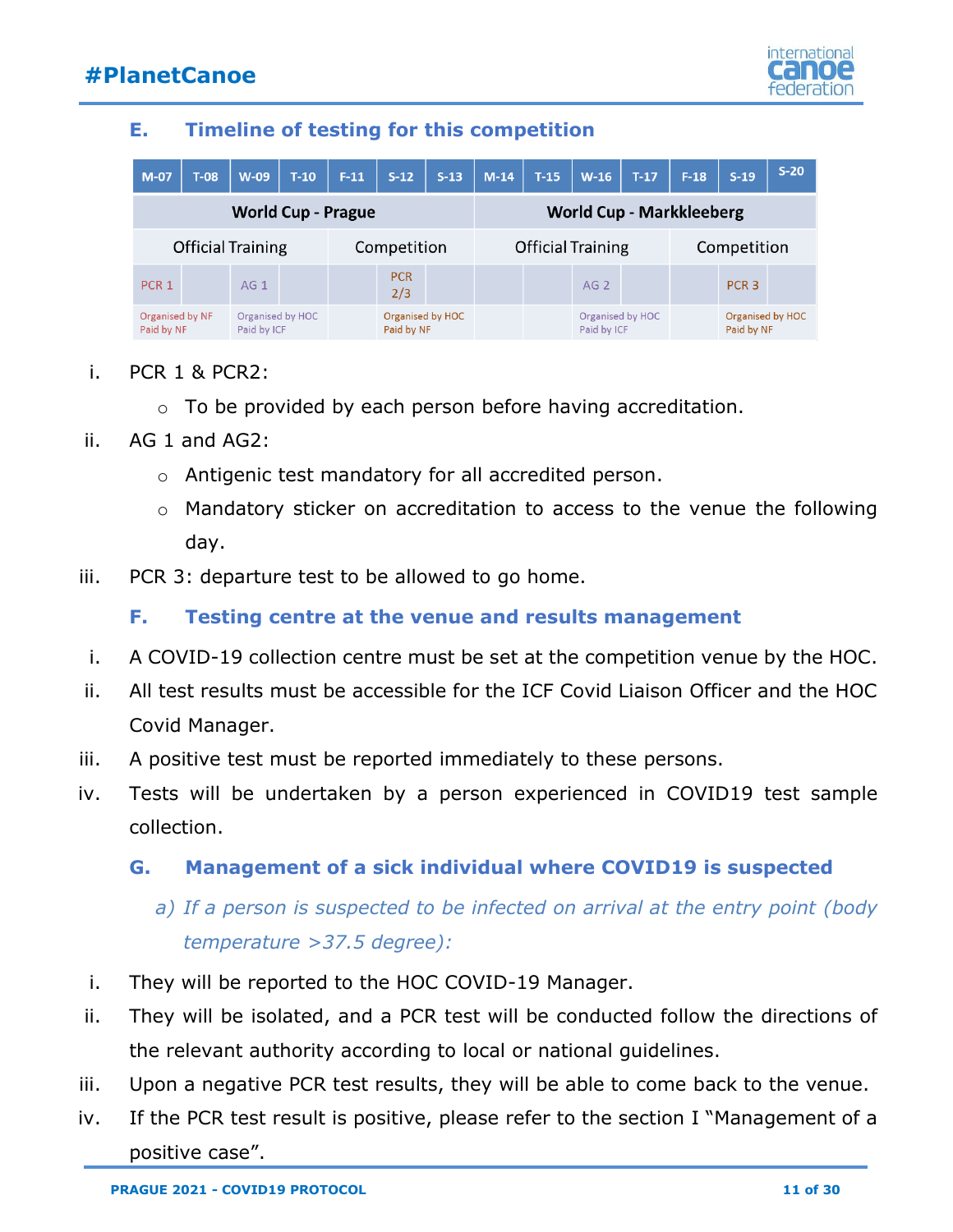

- *b) If a person falls ill on the competition venue with symptoms suggestive of COVID-19:*
- i. They will be escorted immediately to an isolation facility, by a member of technical staff.
- ii. There will be no interaction with any other person.
- iii. Their team leader and the COVID-19 manager will be informed.
- iv. A PCR test will be conducted follow the directions of the relevant authority according to local or national guidelines.
- v. Upon a negative PCR test results and local authorities agreement, they will be able to come back to the venue.
- vi. If the PCR test result is positive, please refer to the section I "Management of a positive case".

#### **H. "Close contact" definition**

- <span id="page-11-0"></span>i. A close contact is anyone who has had direct contact or was within 1 metre for at least 15 minutes with a person infected with COVID-19 without face mask.
- ii. In the event of suspected contact with a new variant of SARS-COV-2 (British, South African, Brazilian, etc.), the situation will be assessed individually by epidemiologists, regardless of the protective equipment used.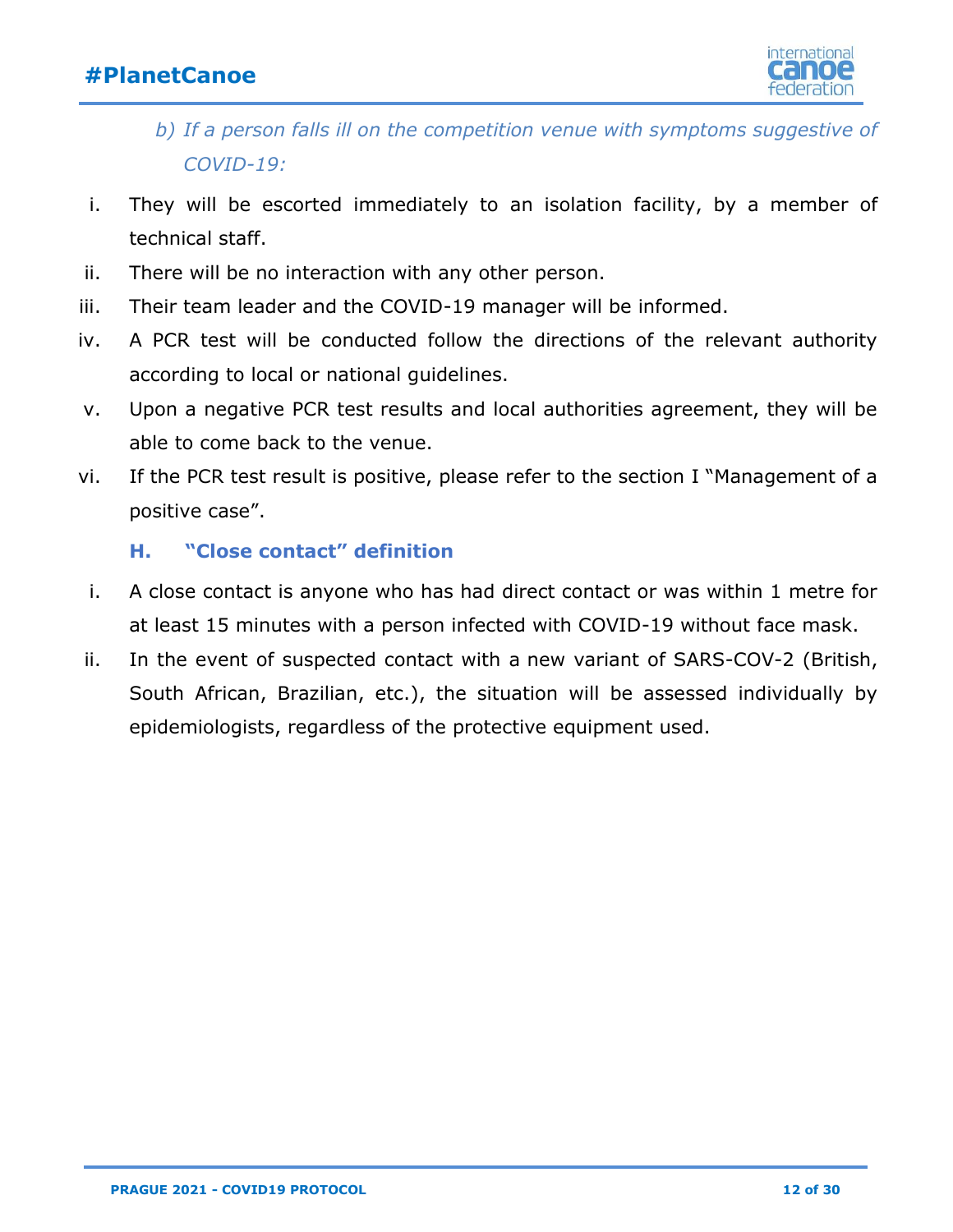

#### **I. Management of a positive case within a NF delegation**

- <span id="page-12-0"></span>i. One case in a team, immediate isolation for the whole team.
- ii. Assessment of needed actions with local health authorities & ICF medical committee representative.
- iii. Review with the concerned team leader to define the "close contact" list and "non close contact list" by the HOC COVID19 manager and the health local authorities.
- iv. For the "non close contact" list:
	- $\circ$  A PCR test will be conducted follow the directions of the relevant authority according to local or national guidelines.
	- o Upon a negative PCR test results and local authorities agreement, they will be able to come back to the venue but will be restricted to minimal movements.
	- $\circ$  If the PCR test result is positive, please refer to the next paragraph.
- v. For the positive case and the "close contact" list:
	- o Isolation and test according to local or national guidelines.
	- o No access to the venue until local authorities give a green light.

### <span id="page-12-1"></span>**J. Management of a positive case within the people from ICF, HOC, ITOs, Media, security, volunteers:**

- i. Immediate isolation and testing according local authorities policy for all "close contact" people.
- ii. Assessment of needed actions with local health authorities & HOC COVID19 manager.
- iii. For the positive case and the "close contact" list:
	- o Isolation and test according to local or national guidelines.
	- o No access to the venue until local authorities give a green light.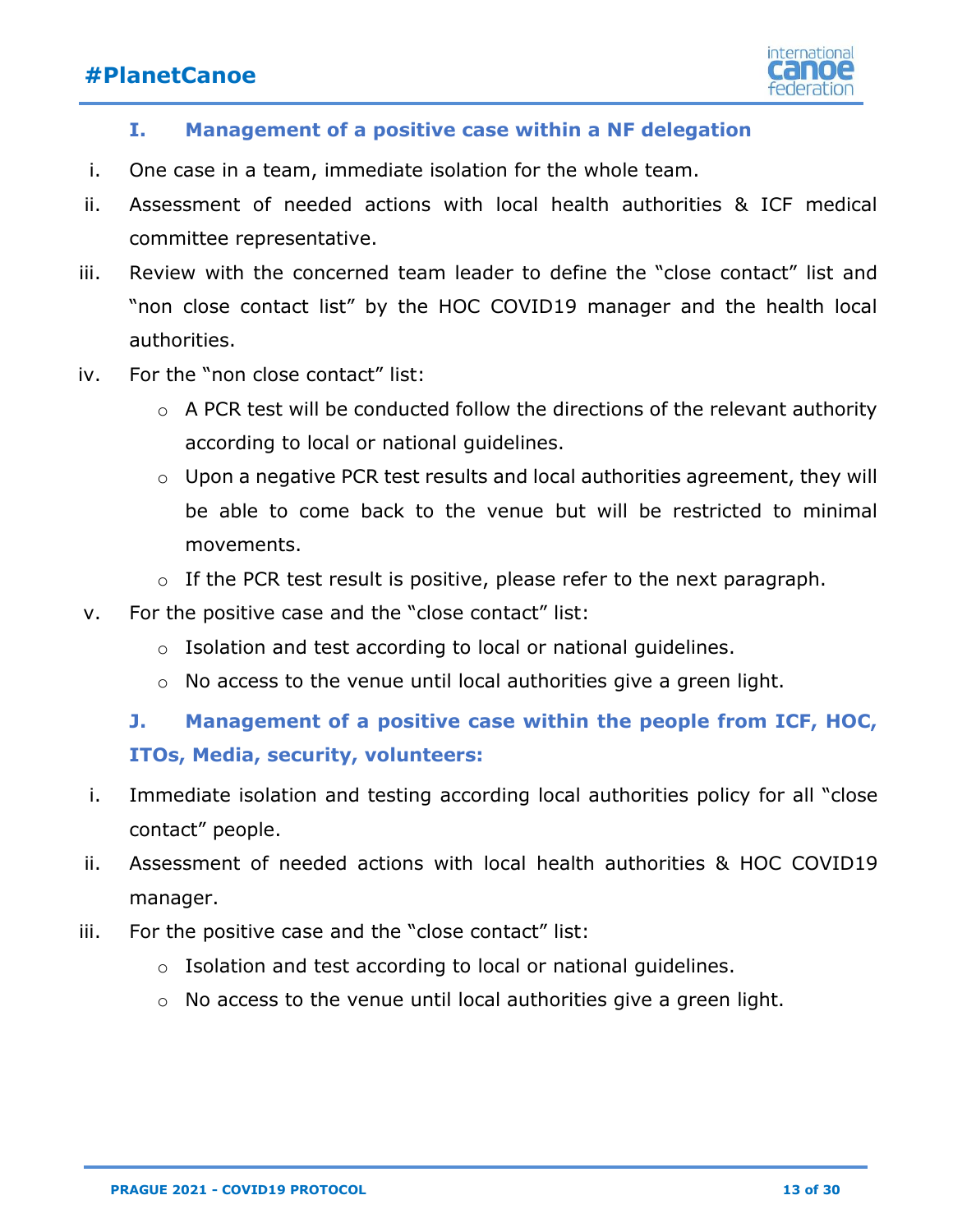

# <span id="page-13-0"></span>**VIII. GENERAL BEHAVIOUR AT THE VENUE FOR ALL ACCREDITED PERSON**

*"Act as you want others to act"*

#### **A. Social distancing measures**

- <span id="page-13-1"></span>i. Social distance should be kept all the time. The recommended minimum distance between people is 2m for indoor area and outdoor area (1 meter with mask).
- ii. Gatherings of individuals outside buildings will be limited to 20 people or less.
- iii. Gatherings of people outside of their own group must be limited to the minimum.
- iv. All persons attending the competition should refrain from close contact such as handshakes and embraces.
- v. A one-way system is recommended to be set in indoor areas to minimise close contact with others. This will be marked out with tape or painted lines on the ground. Signs will assist understanding of the system.

#### <span id="page-13-2"></span>**B. Face mask**

#### *a) Where and when a mask must be worn?*

- i. All accredited persons **MUST** wear a face mask at **all times** when **indoors** or **outside** except when eating or drinking and for athletes, when they are on the water.
- ii. The face mask MUST be worn over the mouth and nose.

*b) When does a mask need to be changed?*

- i. One mask will be used for each session i.e. one in the morning and one in the afternoon.
- ii. A mask should be changed if it becomes wet or soiled in any way.

#### *c) Who provides the mask?*

- i. Face masks worn by any accredited person will be provided by themselves.
- ii. The HOC will provide extra face masks in certain circumstance.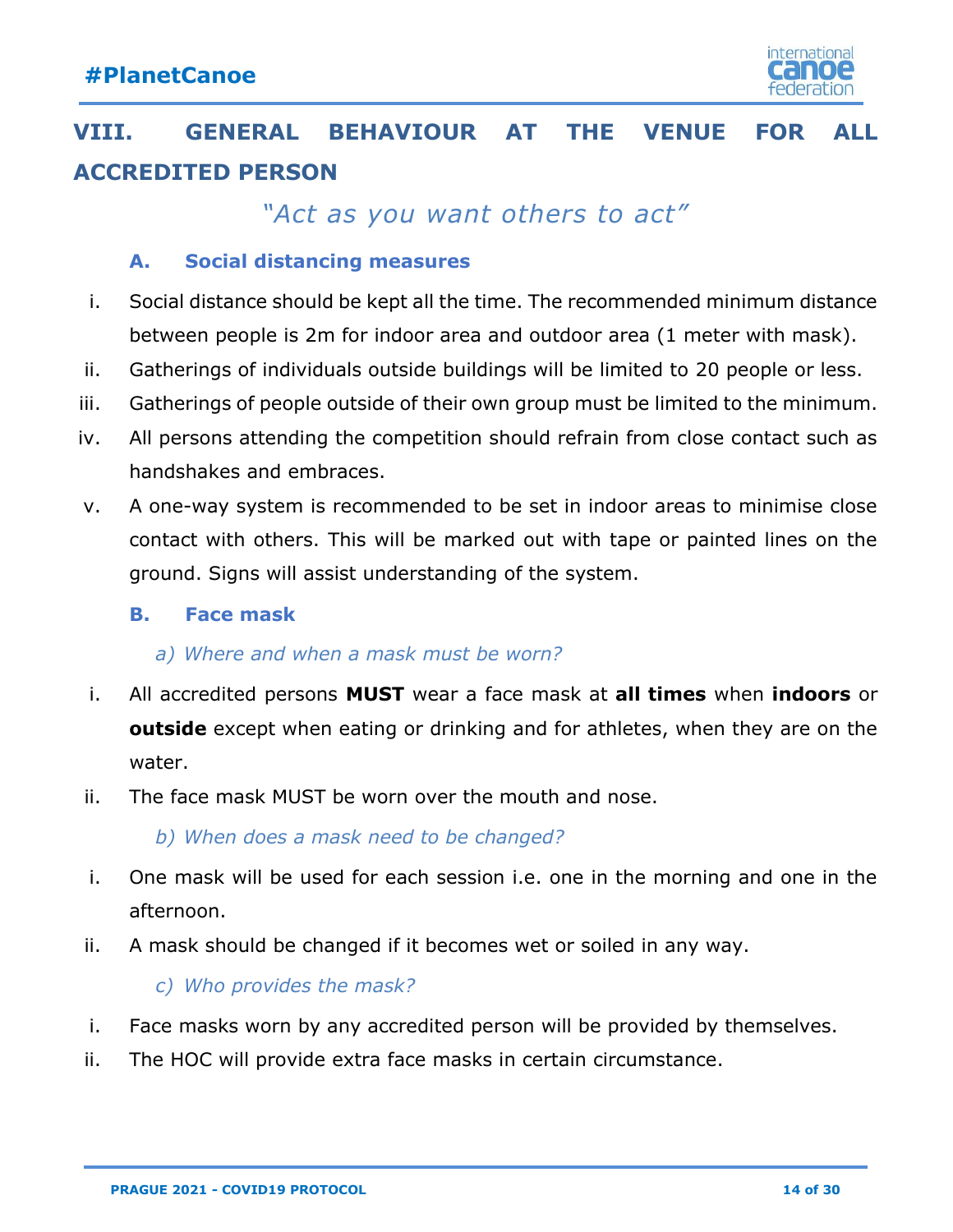

*d) What kind of mask?*

- i. **Face masks must be without an exhalation valve with a filtration efficiency of at least 94% (class FFP2 / KN 95)**.
- ii. Buffs/scarves etc. **are not considered** as face masks.
- iii. A face visor on its own **does not provide** sufficient protection from others and will not prevent expelled viral particles from being emitted by the wearer.
- iv. If wished, participants and others can wear a face visor, but this must be in addition to a mask.

#### *e) Are there any exceptions?*

- i. No exceptional permissions/exemption certificates will be accepted at ICF competitions.
- ii. Wearing of a face mask is mandatory and those who cannot wear a face mask due to any reason cannot participate.

#### **C. Hygiene**

- <span id="page-14-0"></span>i. Wash your hands regularly and properly.
- ii. Use provided disinfection dispensers (hand sanitiser) regularly and properly. Have own disinfection with you for safety reasons.
- iii. Cover your mouth and nose with your bent elbow or tissue when you cough or sneeze.
- iv. All participants will be made aware of the importance of complying with the rules of hygienic-sanitary behaviour to help maintain the maximum cleanliness and healthiness of these environments.

#### **D. Contact Tracing App**

- <span id="page-14-1"></span>i. In the case where a national Contact Tracing App is available for download, please download it and activate it.
- ii. Link to the App for the competition:<https://erouska.cz/en> (not mandatory)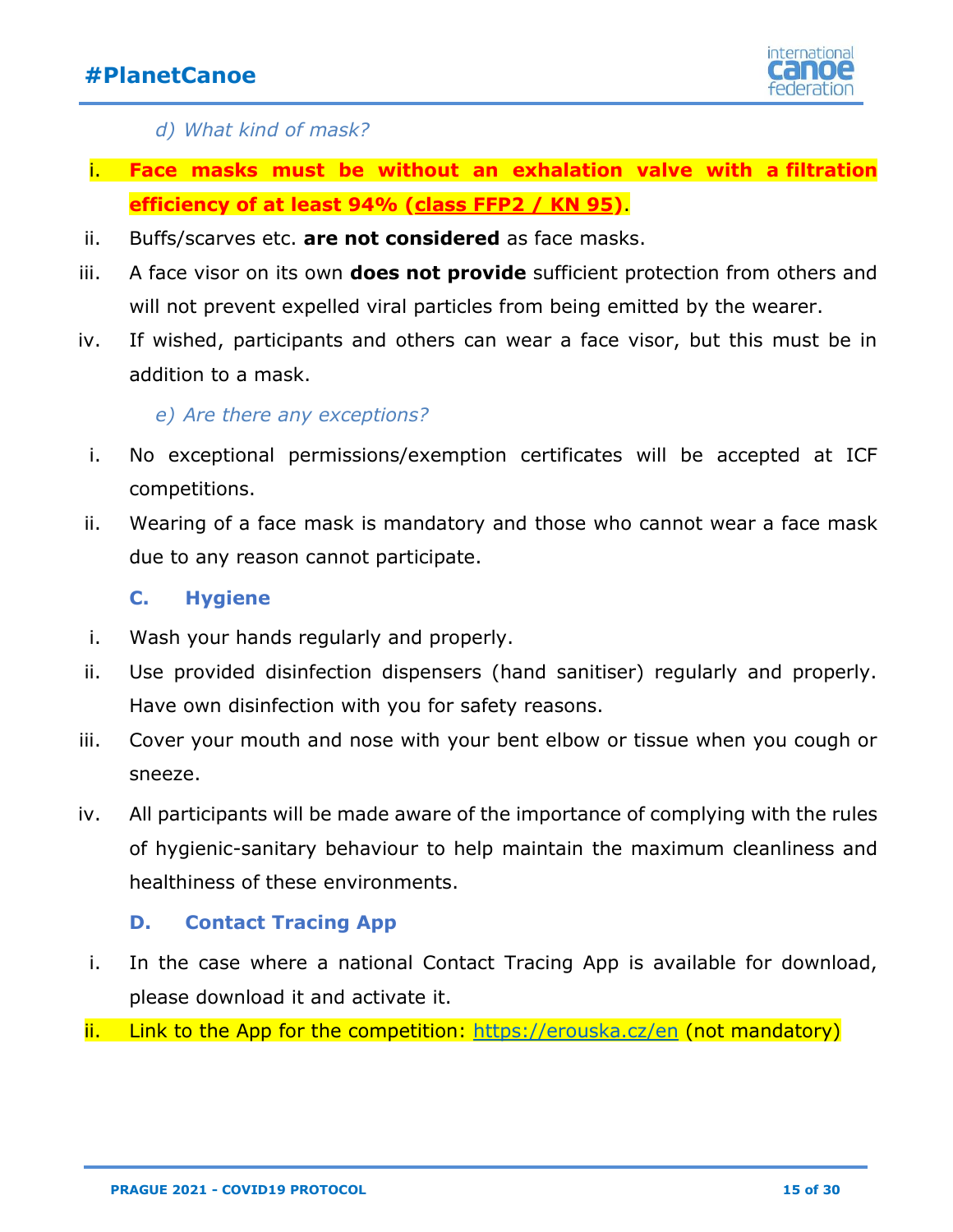

### <span id="page-15-1"></span><span id="page-15-0"></span>**IX. ACCESS TO THE VENUE: PROCESS AND DATA MANAGEMENT**

#### **A. Personal Health Check Information form**

- i. All National Team Members, Officials, ICF personnel, Members of the HOC will also be required to complete a personal Health Check Information Form (in the English language) prior to obtaining their accreditation and access to the competition venue. See template in appendix 2.
- ii. This form will be presented to the HOC at the accreditation centre. This information will be stored confidentially by the ICF technical representative and will only be made available should medical treatment be required.
- iii. The Health Check Information Forms will be stored confidentially by the ICF COVID liaison officer and destroyed thirty days following the conclusion of the competition.

#### **B. National Federations written declaration**

- <span id="page-15-2"></span>i. Each Team Leader needs to sign for his team that they will not bring any team member with any sign of a sickness to the competition site. See template in appendix 3.
- ii. The National Federations written declaration will be stored confidentially by the ICF COVID liaison officer and destroyed thirty days following the conclusion of the competition.

#### **C. Daily temperature check**

- <span id="page-15-3"></span>i. All people attending the competition venue will have their temperature checked at the entry point.
- ii. The number of entry points may need to be adapted to avoid congestion.
- iii. People with a temperature above  $37.5$ °C will not be granted access to the site and will be advised to return immediately to their accommodation, self-isolate and to contact their doctor.
- iv. Staff at the entry points will wear PPE in accordance with local or national PPE policy.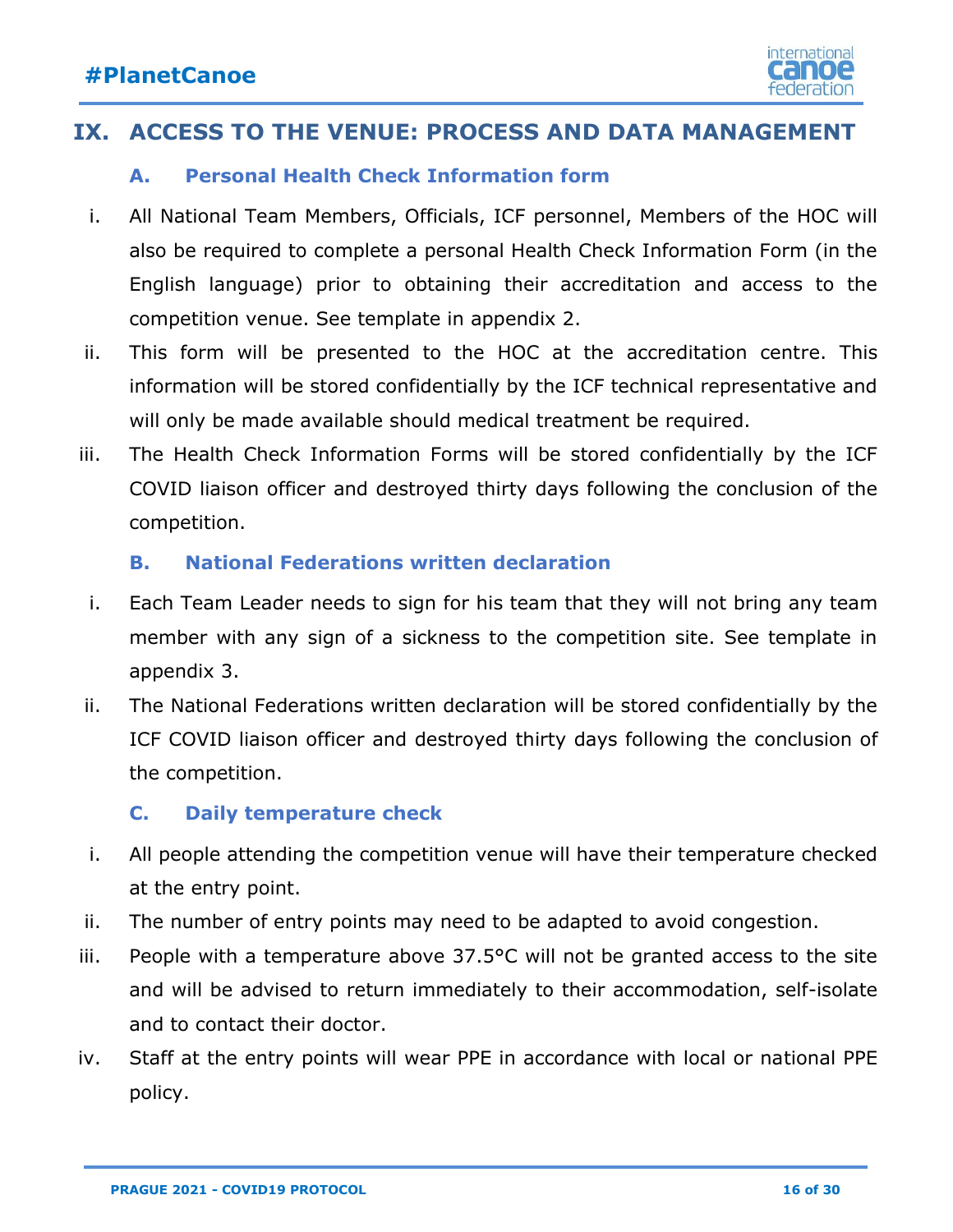

- v. Hand sanitiser will be available at the entry point and all people entering will be asked to use it on entry.
- vi. Teams and officials must allow sufficient time for this enhanced screening at entry. If queues form, there will be active management to ensure a distance of 2m between waiting individuals. Masks must be worn by those waiting in line for entry.
- vii. People entering the venue will be asked to pass through the fogging disinfection gate.

#### **D. Contact lists**

- <span id="page-16-0"></span>i. Each entity is required to manage a full contact list of their part of the organisation to facilitate track and trace if needed:
- ii. ICF:
	- a. For staff, ITOs, board members, team leaders of participating National Federations, ICF providers.
	- b. The ICF COVID liaison officer is in charge of preparing and updating it and must be ready to provide it upon request.
- iii. Participating National Federations:
	- a. For all members of their respective delegation.
	- b. The Team leader of each National Federation is in charge of preparing and updating it and must be ready to provide it upon request.
- iv. HOC:
	- a. For all HOC staff, accredited VIP, accredited media, volunteers, providers.
	- b. The HOC COVID manager is in charge of preparing and updating it and must be ready to provide it upon request.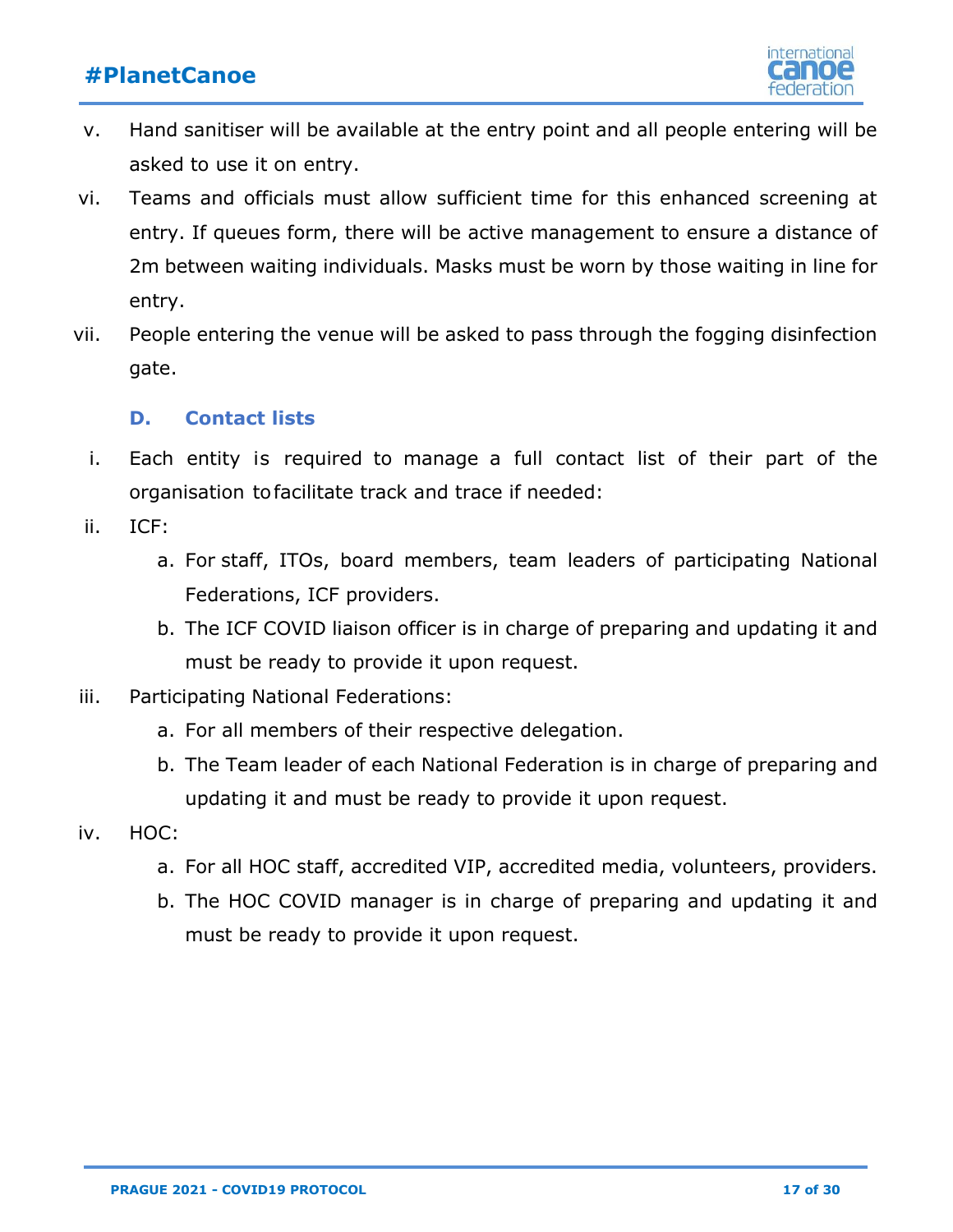

# <span id="page-17-0"></span>**X. FACILITIES, OPERATIONS AND SERVICES MANAGEMENT: PRECAUTIONARY MEASURES**

<span id="page-17-1"></span>*Athletes and their National Federations*

#### **A. Athlete village**

- i. Each National Team will be allocated an area for their team that will be separated from other team areas. Team members must not visit other team areas.
- ii. There may be the possibility for teams to put up their own additional tent.
- iii. Hand sanitiser will be made available for the athlete village, but team members MUST also provide their own hand sanitiser and disinfectant wipes.
- iv. Toilet facilities for teams will be cleaned on an hourly basis. There needs to be either a one-way system for entry and exit or a 'one in, one out' system to reduce potential close contact between athletes or officials from different teams. Handwashing is essential and there MUST always be hand soap available.
- v. All National delegation members should be discouraged from intermingling in the athlete village.
- vi. Athletes or NF staff who have finished their duty, should leave the competition venue wherever possible. A streaming feed will be available for the whole competition.
- vii. Ideally 1 meter between each tent to allow ventilation and air circulation.

#### **B. Car park for National Federations**

<span id="page-17-2"></span>i. A dedicated area must be identified and not accessible to the public.

#### **C. TVS distribution service**

- <span id="page-17-3"></span>i. A TVS feed will be available for all competitions and demonstration run.
- ii. Only a download solution will be available to avoid gathering in the normal TVS room.
- <span id="page-17-4"></span>iii. Each National tent will be equipped with their own download cable.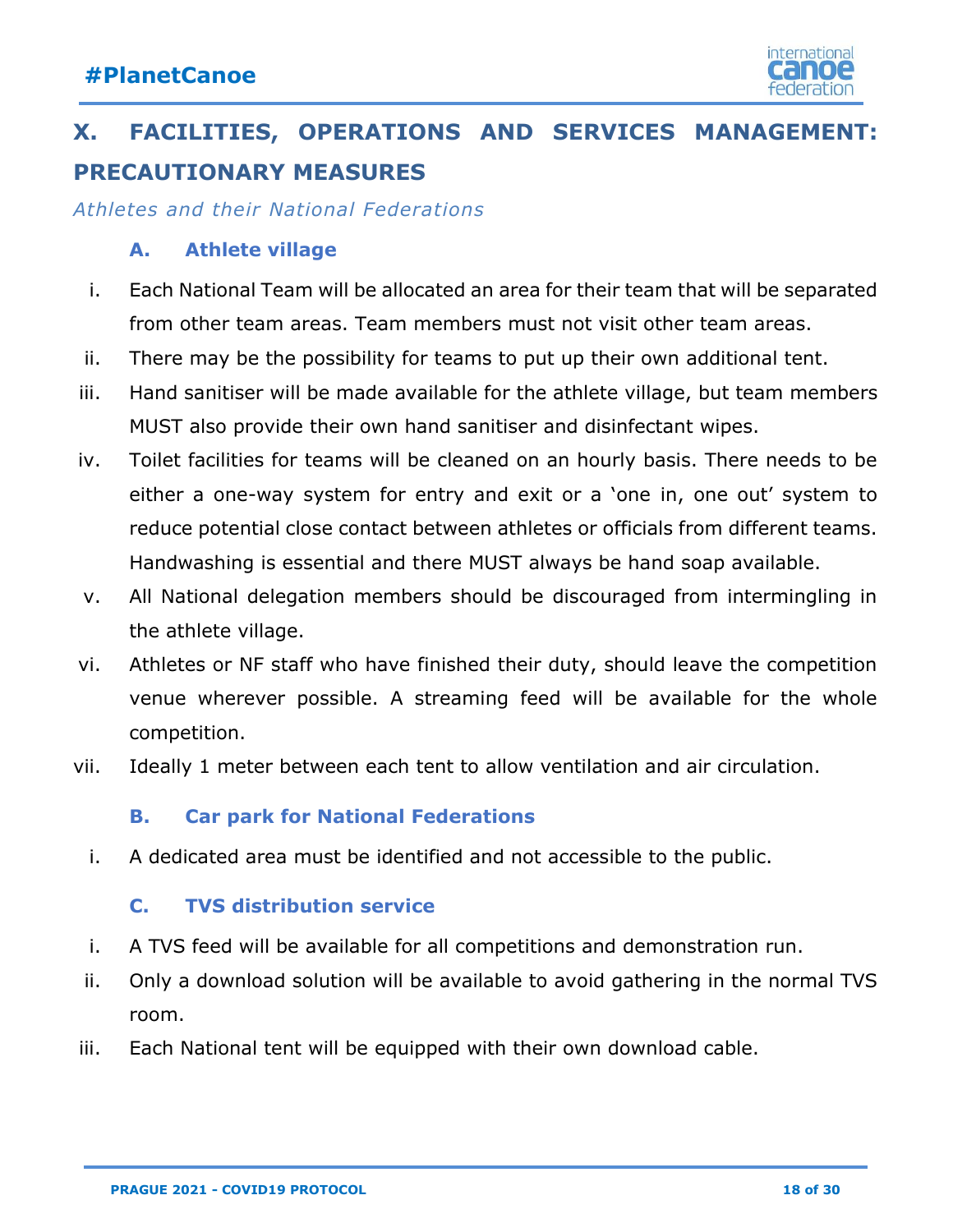

#### **D. Team Leaders meeting**

- i. The team leaders meeting will be run as a videoconference or outdoor with social distancing.
- ii. All documents will be sent on the WhatsApp group prior to the meeting.

#### **E. Award Ceremony**

- <span id="page-18-0"></span>i. The award ceremony will take place in a restricted area. Only the award-winning athletes and the presenting official will have access to the area.
- ii. Access to the award ceremony area will be by a one-way system to limit interaction with other participants or personnel.
- iii. Masks will be worn by all participants at any time.
- iv. A distance of 1m will be maintained between all participants
- v. Medals will be disinfected prior to the ceremony then placed on a tray.
- vi. The athlete will take the medal from the tray and place it around his or her own neck.
- vii. The medal presenter will use hand sanitiser before the start of the award ceremony.
- viii. There will be no handshakes or embraces.

#### **F. Opening and closing ceremony**

- <span id="page-18-1"></span>i. There will be no opening or closing ceremony.
- ii. Virtual ceremonies may be organised by the HOC.

#### <span id="page-18-2"></span>*Field of Play*

#### **G. Field of Play, course construction and demonstration run**

- i. All demonstration runs will be organised as full length to give athletes and coaches more space.
- ii. All TVS feeds from demonstration runs will available to download.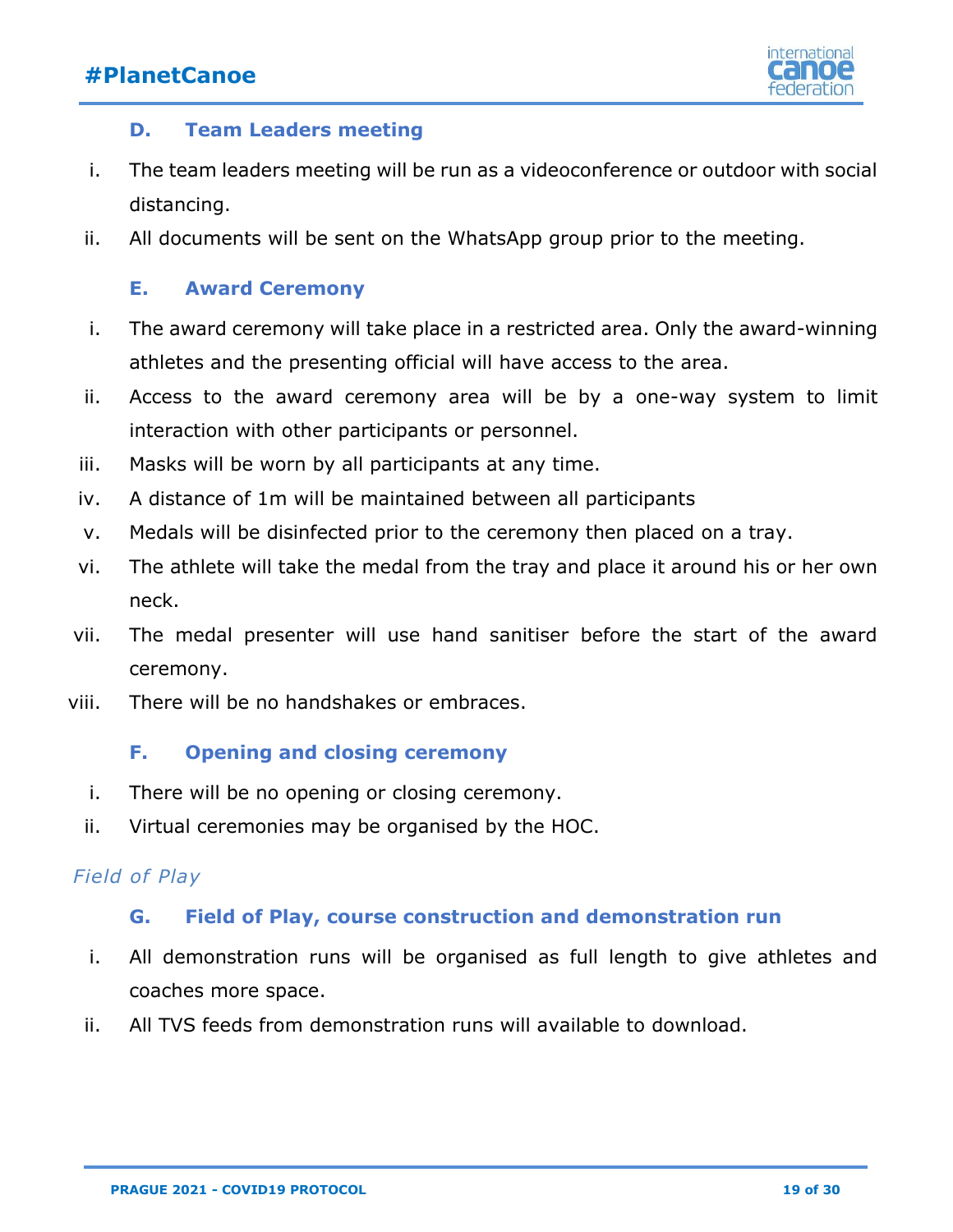

#### **H. Pontoons (e.g. embarkment, start, disembarkment)**

- <span id="page-19-0"></span>i. Only athletes will have access to the dock / pontoon or boarding area
- ii. Only one boat will be allowed access to the pontoon at a time.
- iii. Pontoons will be disinfected at regular intervals.
- iv. It is mandatory that athletes wear a mask until the embarkation pontoon and keep their mask with them (in a dry pocket) so that it can be worn at disembarkation.
- v. Athletes must warm down sufficiently that they are no longer breathing heavily by the time they get to the disembarkation pontoon.
- vi. Any items such as boat or paddle, that is handled by more than one person, will require disinfection by the participating personnel.

#### **I. Water rescue team**

- <span id="page-19-1"></span>i. The members of the water rescue team will wear a mask on the bank if social distancing is not possible.
- ii. The rescued athlete will be provided with a mask to wear as soon as possible after rescue.
- iii. A record will be kept of rescued individuals and rescuers in case of later requirement for Track and Trace.

#### <span id="page-19-2"></span>*Competition*

#### **J. On Venue Result Room**

- i. The two video judges have been removed for the 2021 season.
- ii. Some positions need to be protected with a plastic shield (e.g. as used in a supermarket)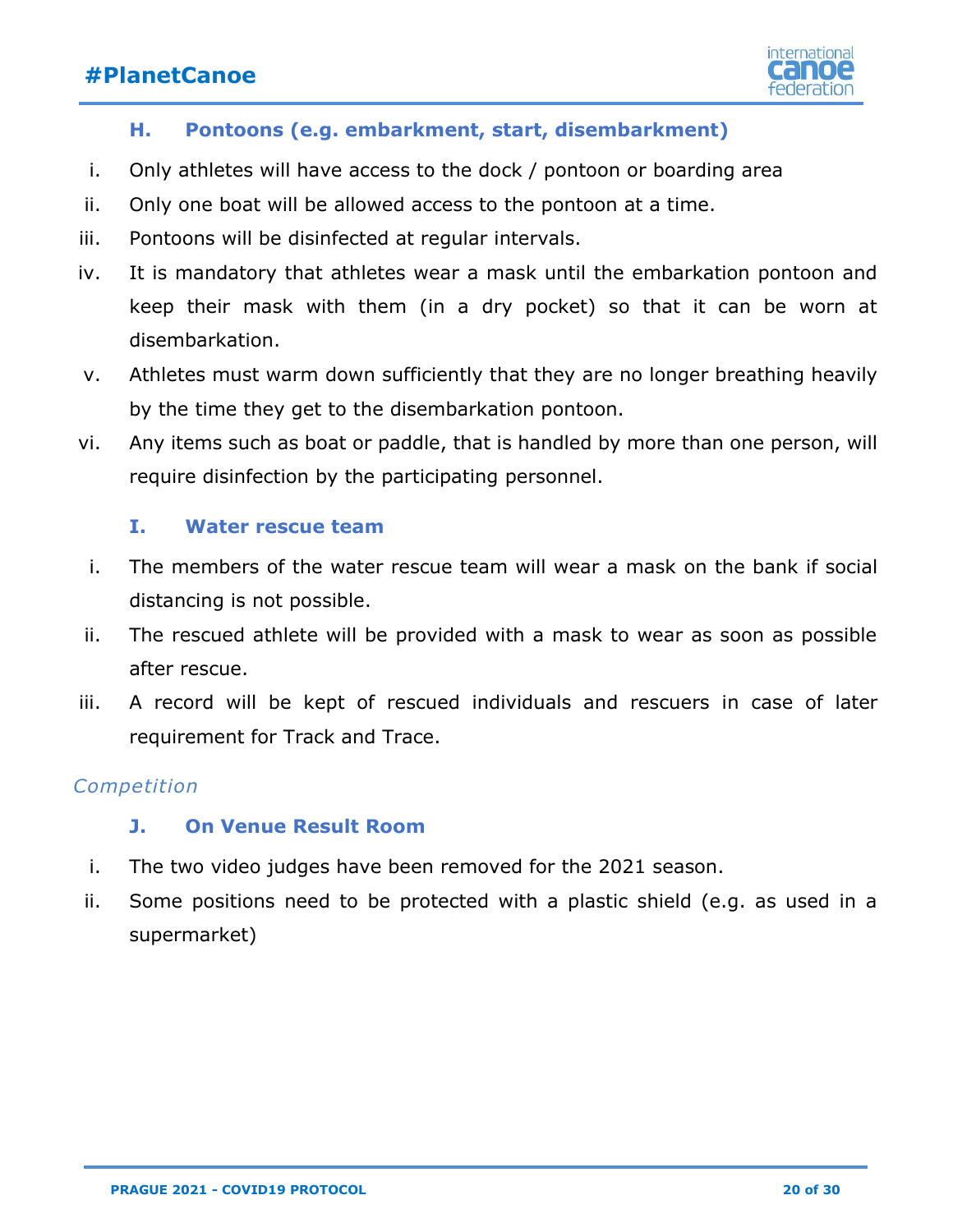

#### **K. Sport information office**

- <span id="page-20-0"></span>i. Bib numbers will be delivered in a closed bag (the bagging operations will be done following local or national PPE and sanitary policy).
- ii. If a set of bib numbers is used twice during a competition for different individuals, each bib must be disinfected.
- iii. All technical information will only be available electronically and published in the sport information office.
- iv. Only the Start list will be printed on demand, in a limited number, per National Federation.
- v. The dedicated WhatsApp group for each competition will be the main information point.

#### **L. Enquiry desk**

<span id="page-20-1"></span>iii. The desk needs to be protected with a plastic shield (e.g. as used in a supermarket)

#### **M. Boat and equipment control**

- <span id="page-20-2"></span>i. Equipment control will be organised in a 'light' version: less person controlled and only boat weight and buoyancy aid check. Details will be confirmed at the team leaders meeting by the chief-judge.
- ii. There will be a one-way system for boat measurement.
- iii. The technical officials must wear a mask and check the boats and equipment without physical contact or by using gloves or sanitising gel before and after the check.
- iv. All post competition boat and equipment control will be organised without athlete / ITOs interaction. If needed, the athlete will be called, and athletes will be requested to wear a face mask.
- v. Self-check sessions prior to the competition will be organised under the overview of one volunteer to ensure safety measures:
	- a. Athletes must use hand sanitiser before and after touching any device.
	- b. The volunteer will disinfect devices after each athlete.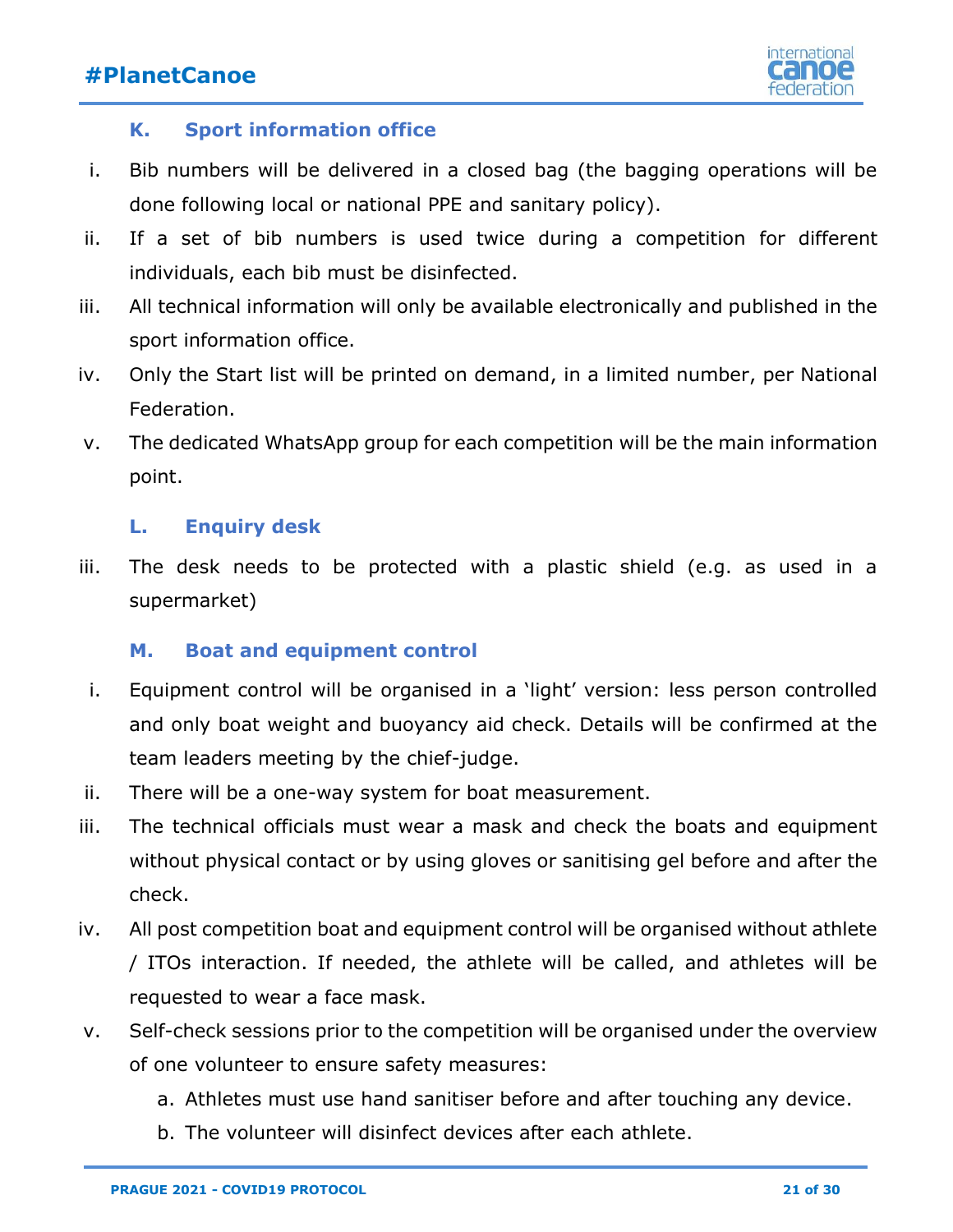

#### <span id="page-21-0"></span>*Venue*

#### **N. Accreditation Centre**

- i. Accreditation will be under a tensile structure or in a ventilated room with an indication of the maximum number present, with a minimum distance of 2m. A one-way system will be in operation and will be clearly marked.
- ii. Accreditation staff will wear a mask and additional PPE if requested by local or national PPE policy.

#### **O. Signage on site**

- <span id="page-21-1"></span>iii. Signs with basic public health measures of wearing a mask or face covering correctly,social distancing, hand washing and other will be emphasised across all areas.
- iv. The recommended signage will be used (see appendix 1).
- <span id="page-21-2"></span>v. All basic public health measures can be displayed regularly on the videoboard.

**P. Catering area and lunch services** 

- i. Lunch services for National Federations (optional service):
	- Catering company will serve the meals for athletes to lunch boxes (take away system).
	- Athletes and related persons then can take it to athletes' village or outside.
	- Take away will be organised with one-way system.
- ii. Lunch for all other accredited person:
	- Catering area organised with one-way system.
	- Lunch box
	- It is recommended to avoid as much as possible any communal lunch area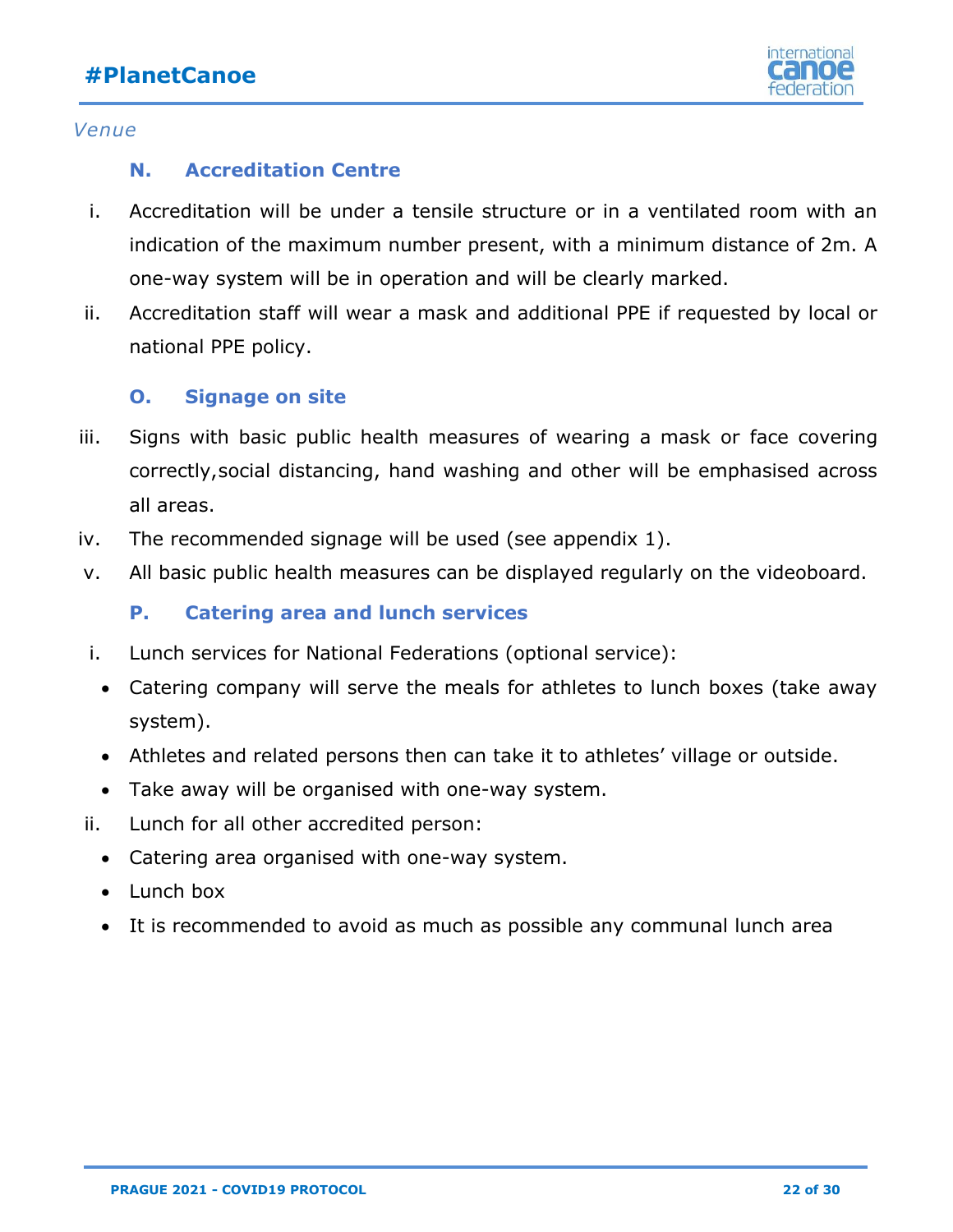

### <span id="page-22-0"></span>**Q. Offices, media centre, technical areas and lounges (e.g. ITOs lounge, ICF office)**

The following principles need to be taken into account:

- i. Hand sanitiser will be available at all entry points and within each room. Anyone entering or leaving an office or room must use hand sanitiser.
- ii. The distance between officials at their place of work indoors must be maximised to allow at least 2m between each person.
- iii. The number of officials at each technical area will be reduced to the minimum required. No-one will be allowed to enter a technical area unless required for operation of the event.
- iv. Risk of infection is reduced if there is free airflow through an indoor area. Consider which windows or doors can be kept open. Fire doors must not be kept open.
- v. Disinfectant sprays or wipes must be available in each area to clean equipment such as keyboards, headsets, walkie-talkies regularly and this MUST be done between users. Each area will be cleaned regularly throughout the day and this cleaning schedule will be agreed with the technical officers and the HOC.
- vi. Officials should be discouraged from intermingling in enclosed areas and those whose shift has finished, should leave the site wherever possible.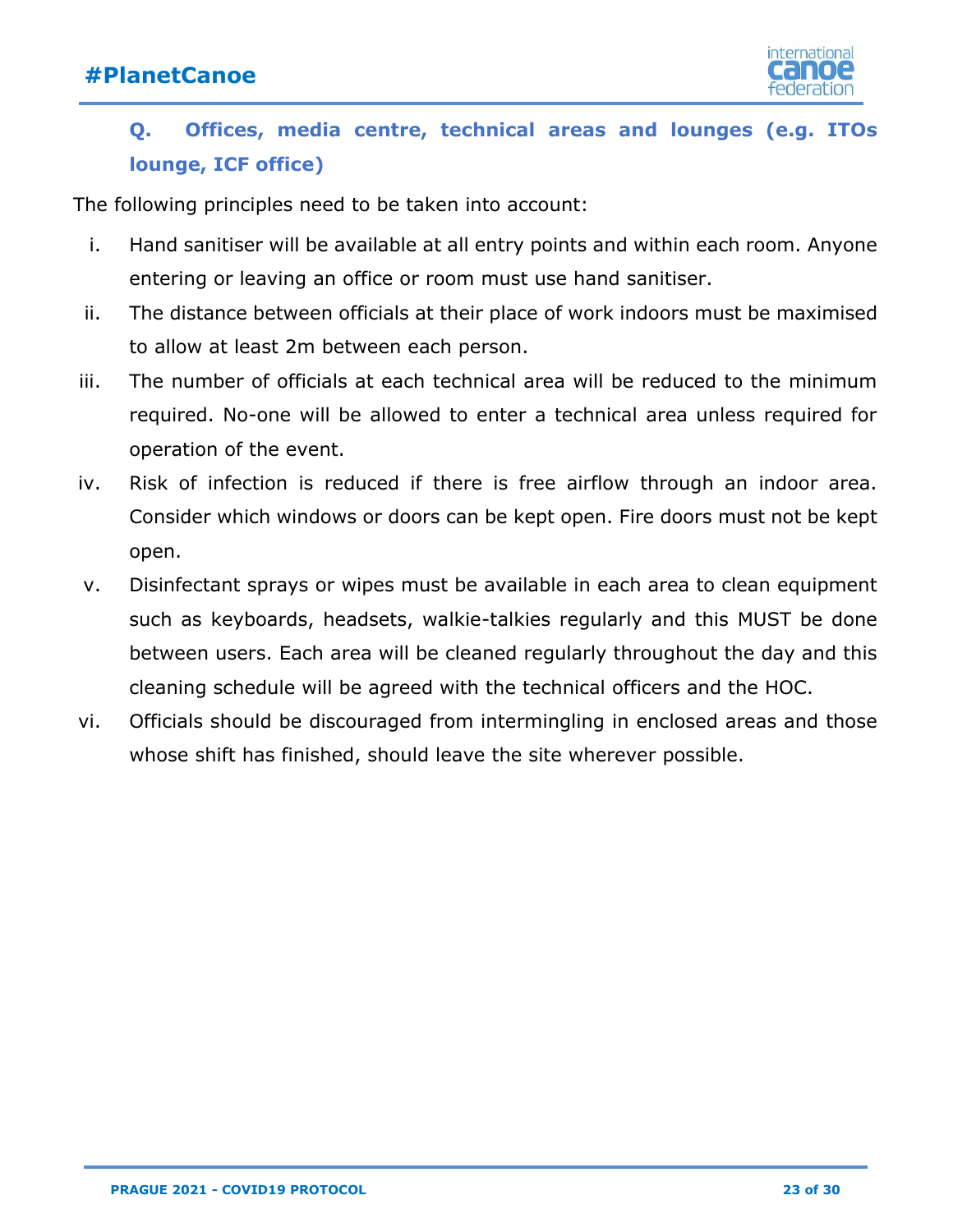

#### **R. Cleaning and sanitising**

- <span id="page-23-0"></span>i. Regular disinfectant cleaning and sanitising the premises are the fundamental actions that, together with interpersonal distancing, can avoid the spread of the virus.
- ii. The HOC ensures the periodic cleaning, disinfection and sanitising of all the premises and areas affected by the sporting event.
- iii. The HOC will pay particular attention to cleaning the common areas (toilets, changerooms, etc.) and installations like doors, handrails, windows, handles, benches, hangers, taps, sinks, toilets, chairs etc. where the frequency or the possibility of contact is greater.
- iv. All people who are cleaning high risk areas such as toilets must respect local and / or national PPE policy.

#### **S. Human resources (e.g. HOC staff, ICF staff, volunteers)**

- <span id="page-23-1"></span>i. The number of accredited people, outside of NFs delegation, will be kept to the minimum needed to run the competition and all linked services, to a high level, in a safe environment.
- ii. It is recommended to limit the number of accredited persons not yet vaccinated over 60 or having underling health conditions.

### <span id="page-23-2"></span>*Spectators*

#### **T. Public spectators**

- i. The competition in Prague will be run without public spectators (behind closed door).
- ii. Some sponsors and partners will be accredited under the following conditions:
	- They must have as everyone else negative PCR test to enter the venue.
	- They must wear a face mask as requested to all accredited person.
	- The flow will be organised to limit at the minimum the crossing with the other accredited persons.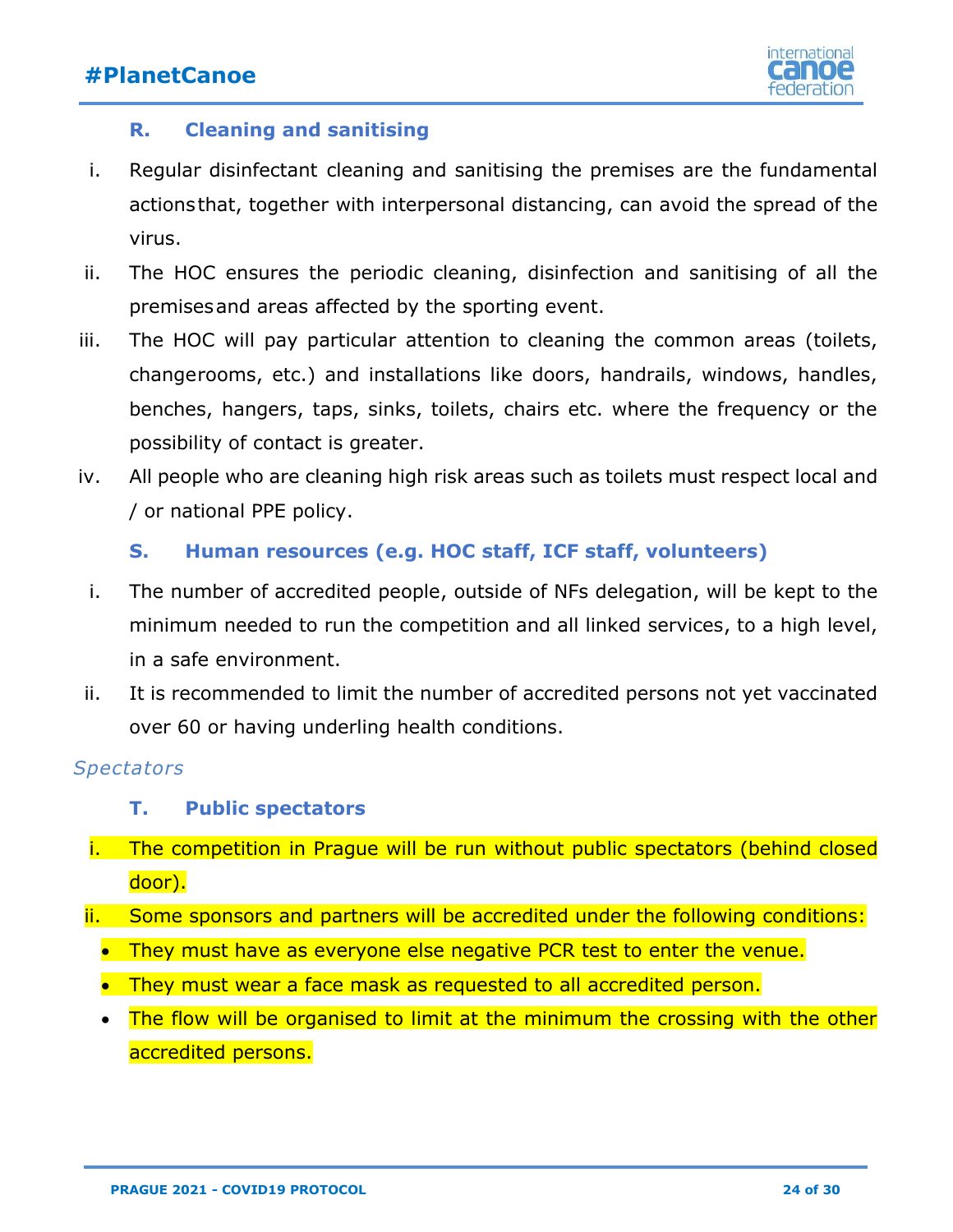

#### <span id="page-24-0"></span>*Media*

#### **U. Mixed zone and media operation**

- i. The mixed zone will be adapted to allow social distancing.
- ii. The celebration area will be limited to the leader of the event.

#### <span id="page-24-1"></span>*ICF family (ITOs, ICF staff, ICF BoD, ICF providers)*

#### **V. Accommodation**

- i. The accommodation needs to be organised in single rooms as much as possible
- ii. Twin rooms can be considered if:
	- a. They usually live together.
	- b. They travel together to the competition.

#### **W. Transportation**

- <span id="page-24-2"></span>i. All coaches, buses, minibuses and cars used to transport the ICF Board Members, ICF Officials and all other HOC appointed competition personnel must be operated in accordance with the required 'Social Distancing' and hygiene measures.
- ii. These measures must include a limit on the number of persons to be transported in each respective vehicle. Additionally, seats must be 'closed off' to ensure the required social distancing between each passenger. All occupants of the transport, including the driver, must wear a mask.
- iii. Each vehicle must be cleaned with disinfectant between trips.
- iv. All participants being transported by the Organisers must wear protective face masks throughout the journey and in all public areas in and around their respective hotels. Anyone who does not comply with this regulation will be denied access to the transportation services.
- v. All personnel using the transportation provided by the Organiser must provide their own protective face masks and hand sanitisers.
- vi. The measures detailed above shall be applied for all transportation between hotels and other venues such as the competition venue.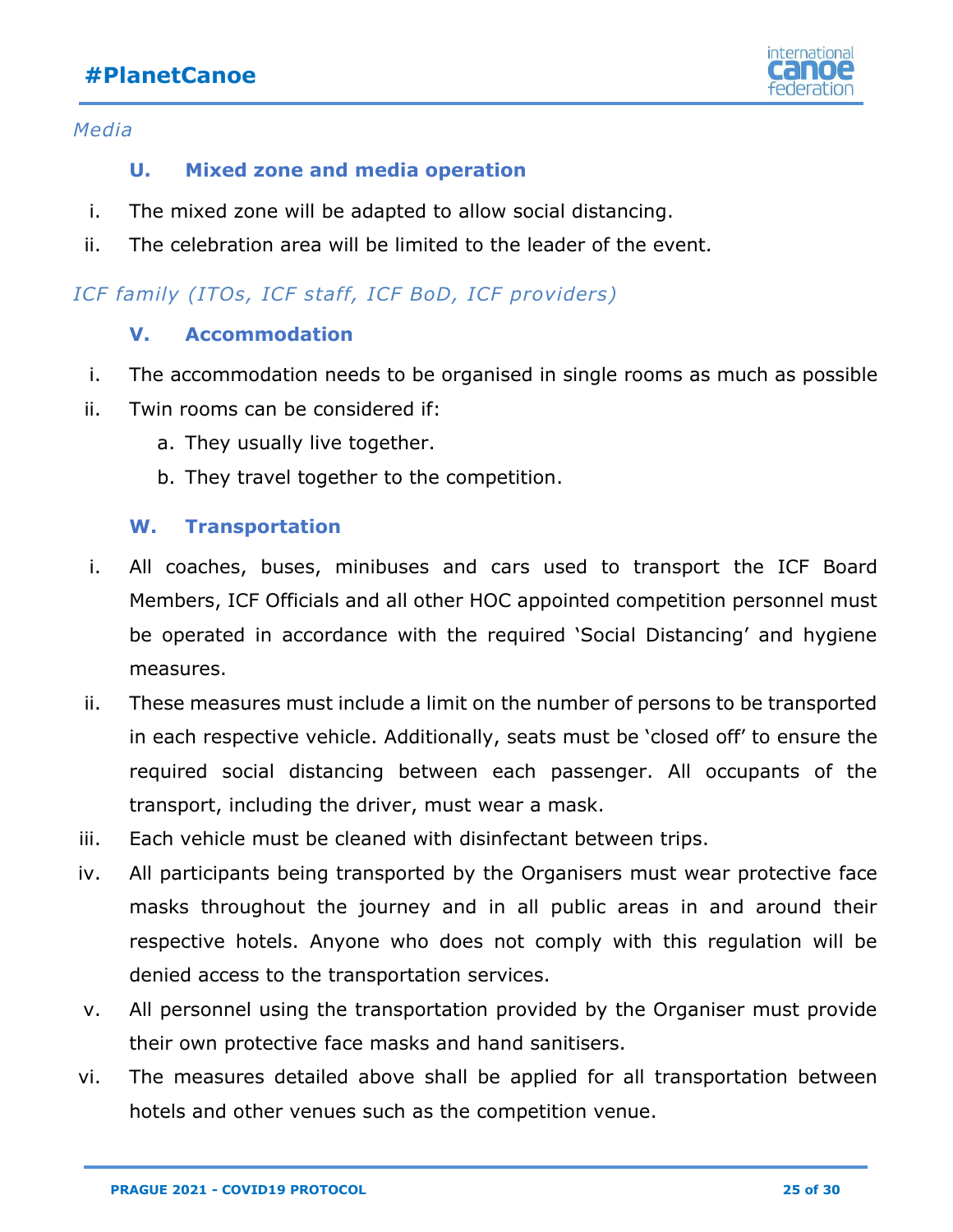

# <span id="page-25-0"></span>**XI. MANAGEMENT OF THE COMMUNICATION FLOW FOR A COVID-19 POSITIVE TEST DURING THE ACCESS PERIOD**

- i. Should an individual directly involved with any ICF competition test positive for Covid-19, the following procedures will be implemented to assure the communication flow.
- ii. This applies to all accredited person at the competition: athletes, team staff, equipment technicians, ICF providers, ITOs, ICF representative, HOC members.
- iii. Upon receipt of a positive test, the team/individual shall immediately inform the ICF technical manager or ICF Chief Official.
- iv. The ICF technical representative or ICF Chief Official will inform the ICF/HOC coordination group (HOC general manager, HOC technical organiser, HOC Covid19 manager, ICF Chief Official, ICF Technical manager and ICF Media manager) of the situation, who will assess the next steps necessary with the Local health and Sanitary Authorities.
- v. No external communication may be made by the team/individual until the ICF/HOC coordination group has assessed the circumstances and next steps necessary with the local Public Health and Infection Control Authorities.
- vi. Once the assessment has been made and the next steps defined, official information (to be done by ICF media manager) to be sent firstly to the designated contact for the positive case (e.g. team leaders), outlining the intended communication flow.
- vii. The first external information will be made through the ICF Official Communication. It will not contain names of individuals involved, or details. It is meant strictly to inform that a person has tested positive and any necessary next steps involved.
- viii. Should timing be appropriate, and all parties agree, the information can also be communicated by the ICF technical manger to all Team Leaders to facilitate additional communication to the key stakeholder group, namely the athletes.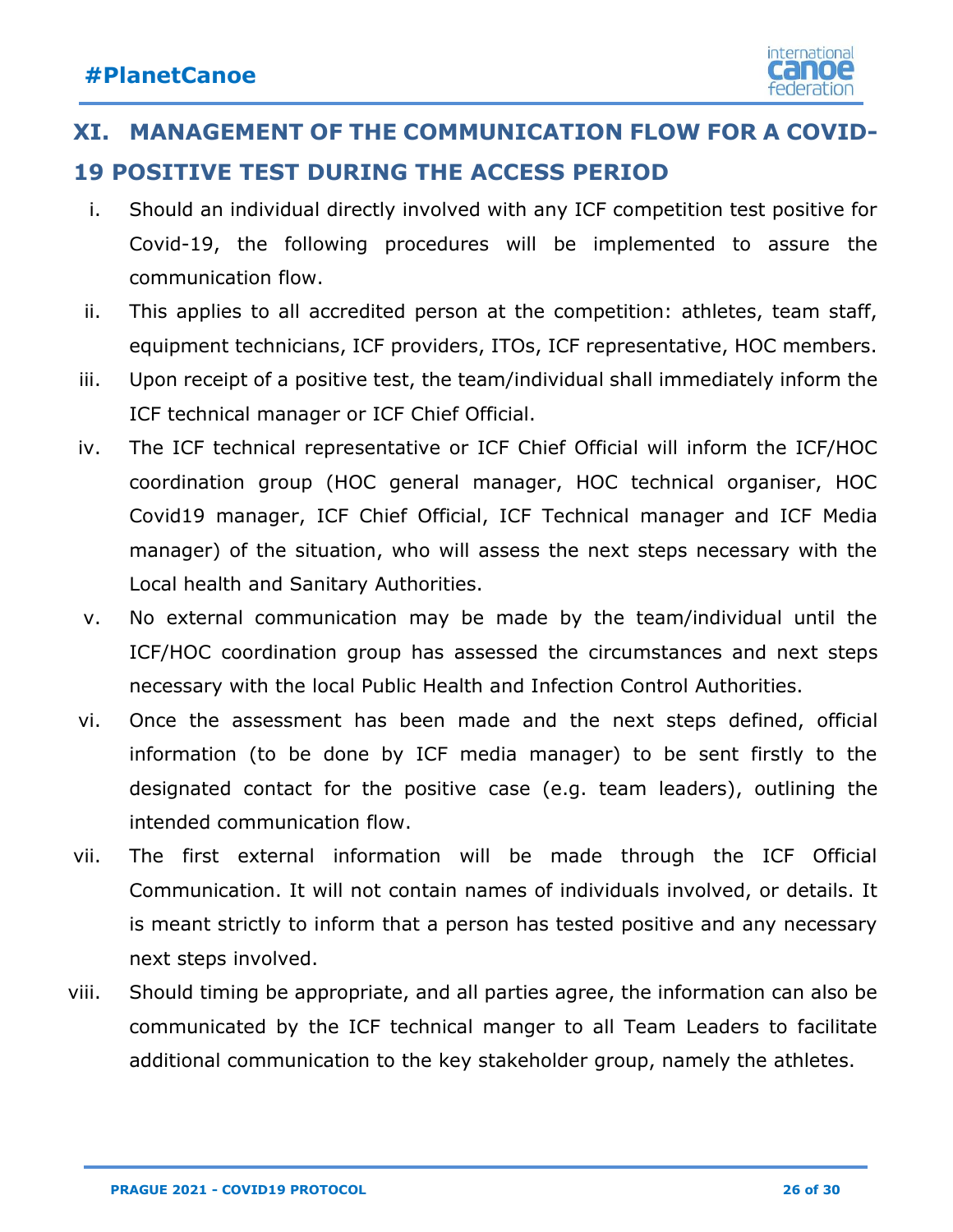

- ix. Following any announcement to all team Leaders, the ICF Official Communication will still be sent and, if cleared, information about the person involved.
- x. At this time, the teams/individuals may also put out information to the media with more detail about the positive case, if desired.
- xi. Following the Official Communication, the ICF will only answer media inquiries that pertain directly to the competition and any impact on the competition. All health and team-related questions will be referred to the team/individual/group involved.

Please note these guidelines refer only to the external communication of a positive test. Informing the local authorities should follow the government guidelines in place at the time and in the region.

# <span id="page-26-0"></span>**XII. MANAGEMENT OF THE COMMUNICATIONS FLOW FOR A COVID-19 POSITIVE TEST AFTER A COMPETITION**

i. Should an individual directly involved with any ICF competition test positive for Covid-19 on return home the procedures defined in section XI will be implemented to ensure the appropriate communication flow.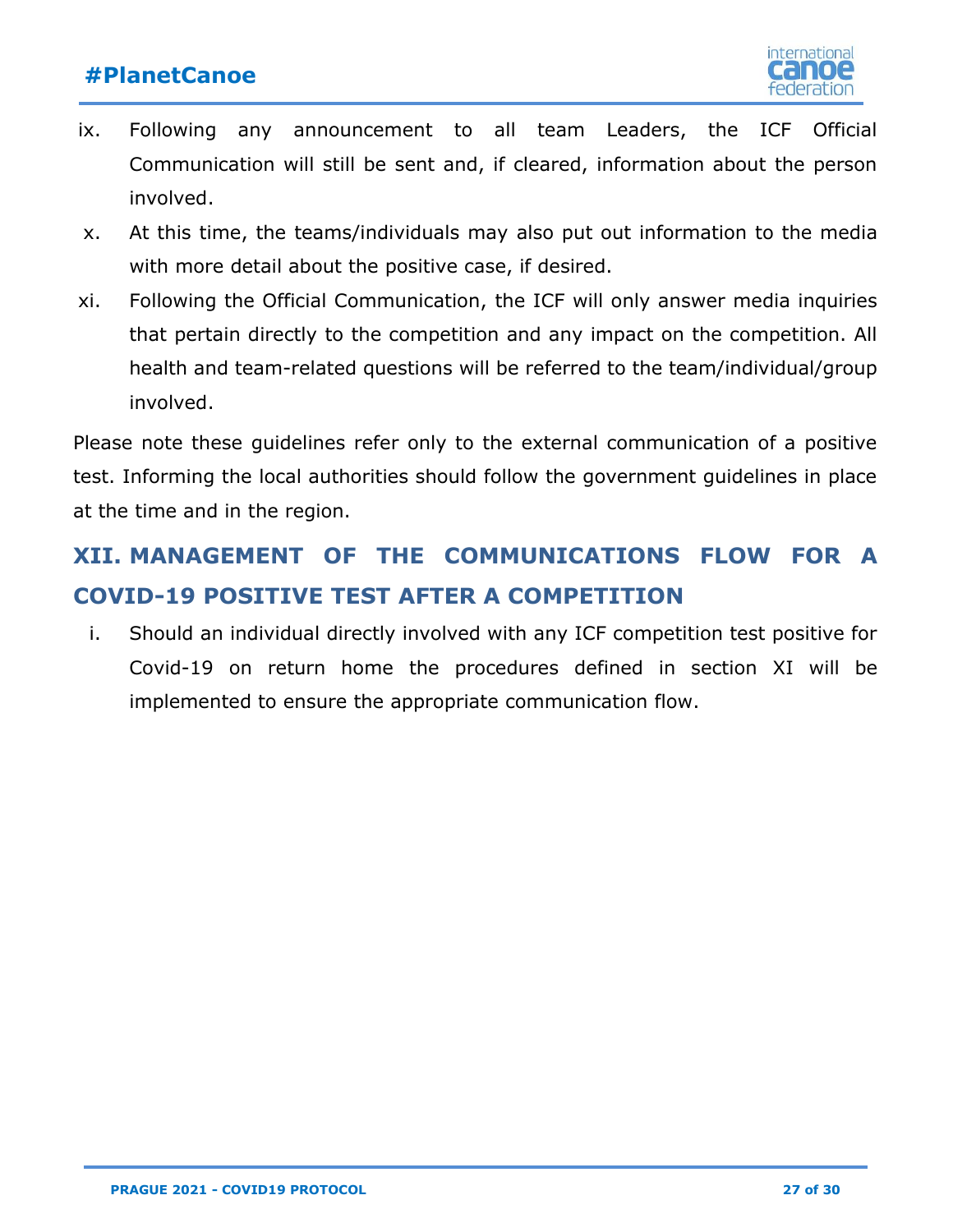

### <span id="page-27-0"></span>**APPENDIX 1 – SIGNAGE / WHO POSTERS**

• How to wear a medical mask safely:

[https://www.who.int/images/default-source/health-topics/coronavirus/masks](https://www.who.int/images/default-source/health-topics/coronavirus/masks-infographic---final-(a4---web---rgb).png?sfvrsn=cb3153cf_11)[infographic---final-\(a4---web---rgb\).png?sfvrsn=cb3153cf\\_11](https://www.who.int/images/default-source/health-topics/coronavirus/masks-infographic---final-(a4---web---rgb).png?sfvrsn=cb3153cf_11)

or

https://healthservice.hse.ie/filelibrary/staff/safe-mask-wear-a4-poster.pdf

• How to hand wash:

https://www.who.int/qpsc/5may/How\_To\_HandWash\_Poster.pdf?ua=1

• Wearing and removal of PPE:

[https://www.who.int/csr/resources/publications/ppe\\_en.pdf?ua=1](https://www.who.int/csr/resources/publications/ppe_en.pdf?ua=1)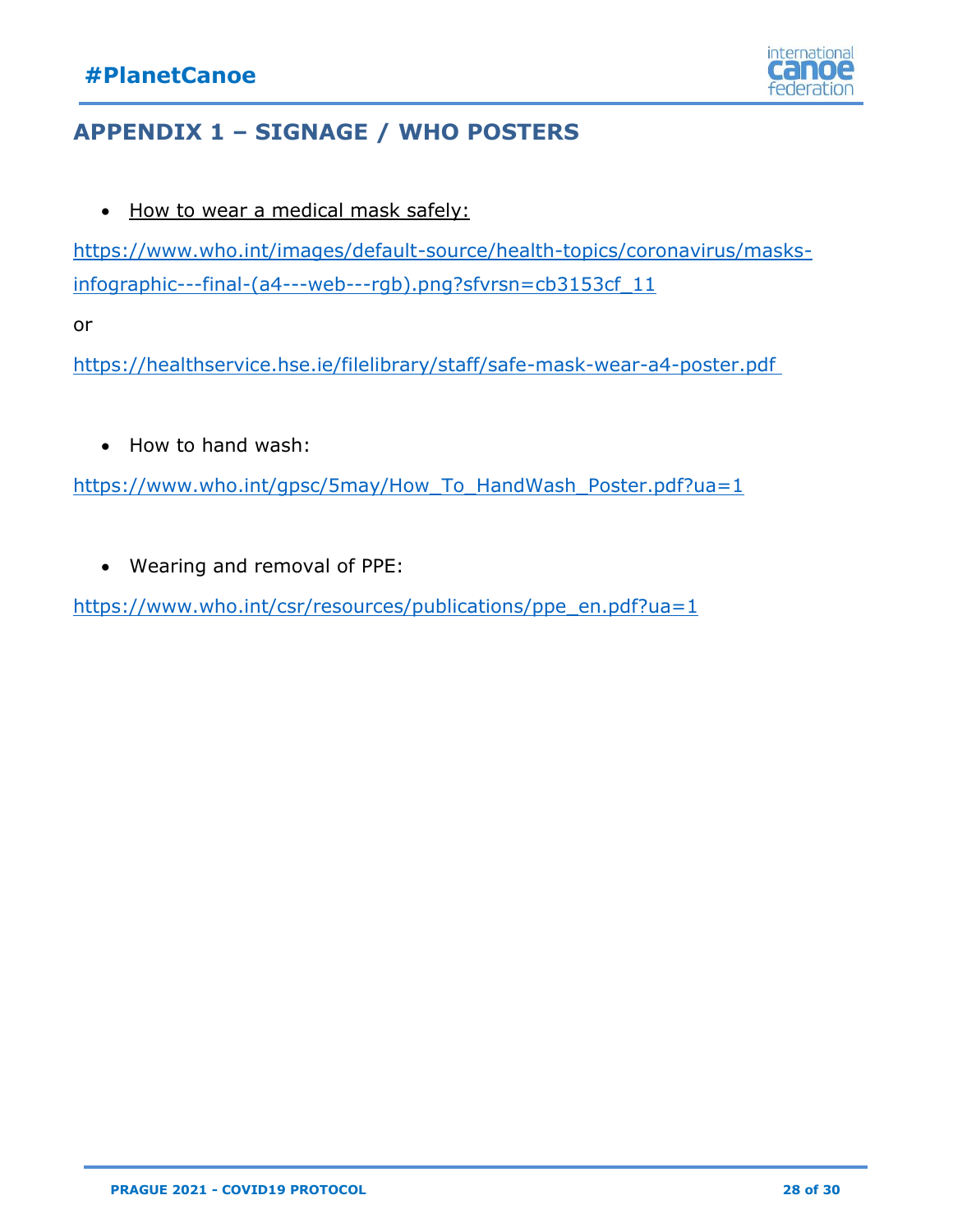

### <span id="page-28-0"></span>**APPENDIX 2 – PERSONAL HEALTH CHECK INFORMATION FORM**

| Name (as shown on passport or ID card)                                                                                                                                                                                                                                                                               |  |           |            |
|----------------------------------------------------------------------------------------------------------------------------------------------------------------------------------------------------------------------------------------------------------------------------------------------------------------------|--|-----------|------------|
| <b>National Federation</b>                                                                                                                                                                                                                                                                                           |  |           |            |
| Permanent place of residence                                                                                                                                                                                                                                                                                         |  |           |            |
| Address during the event                                                                                                                                                                                                                                                                                             |  |           |            |
| Mobile Phone Number                                                                                                                                                                                                                                                                                                  |  |           |            |
| e-mail address                                                                                                                                                                                                                                                                                                       |  |           |            |
| Countries that you visited or stayed in during the<br>last 14 days                                                                                                                                                                                                                                                   |  |           |            |
|                                                                                                                                                                                                                                                                                                                      |  | <b>NO</b> | <b>YES</b> |
| Have you had any of the following symptoms during the last<br>$14$ days:<br>New or persistent cough<br>Fever<br>$\bullet$<br>Loss of sense of taste or smell<br>Shortness of breath<br>Headache<br>• Aching muscles beyond that expected in training<br>Severe fatigue<br>Loss of appetite/Nausea/vomiting/diarrhoea |  |           |            |
| Have you been in contact with someone with a proven infection<br>with Covid-19?                                                                                                                                                                                                                                      |  |           |            |
| Have you been in quarantine during the last 14 days or told to<br>self-isolate?                                                                                                                                                                                                                                      |  |           |            |
|                                                                                                                                                                                                                                                                                                                      |  |           |            |

SIGNATURE and DATE:

| <b>SECTION FOR THE HOC</b> |  |                      |  |  |
|----------------------------|--|----------------------|--|--|
| Date of PCR Test           |  | Time of the PCR test |  |  |